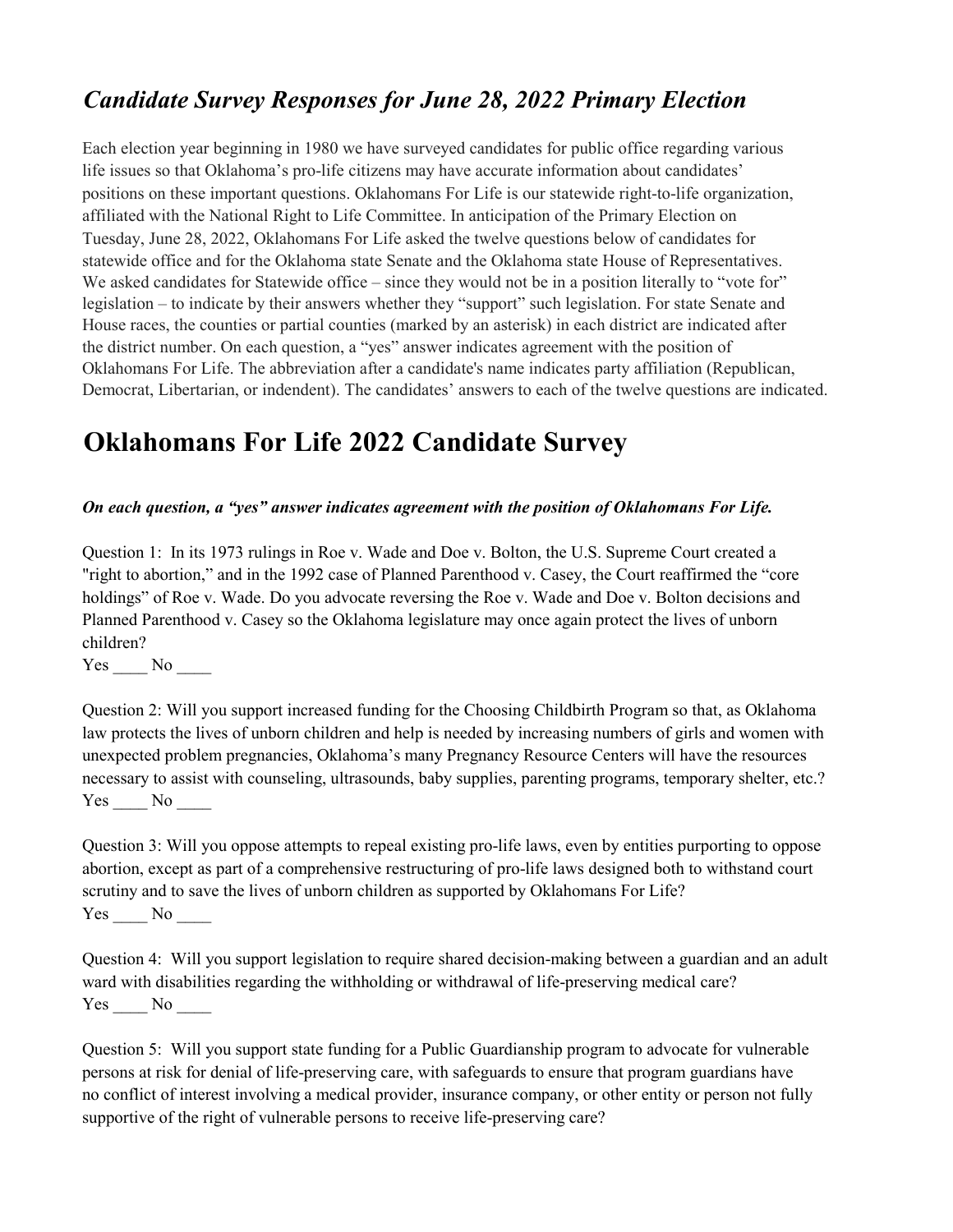Yes No

Question 6: There is currently an aggressive drive underway to legalize euthanasia and assisted suicide across the United States. Causing the starvation or dehydration deaths of persons with disabilities and of incompetent patients who are deemed to be a burden on others or to have a diminished "quality of life" is the euthanasia movement's interim goal while they seek eventual public acceptance of killing by lethal injection or by lethal overdose of controlled substances/dangerous drugs. Oklahoma's Hydration and Nutrition for Incompetent Patients Act protects incompetent persons who have not directed that they be deprived of food and water so they will not be victims of death by starvation or dehydration. Will you oppose any attempt to repeal or weaken this protective law?

Yes No

Question 7: Oklahoma's Nondiscrimination in Treatment Act requires that a health care provider shall not deny to a patient a life-preserving health care service the provider provides to other patients, and the provision of which is directed by the patient or a person authorized to make health care decisions for the patient: 1) On the basis of a view that treats extending the life of an elderly, disabled, or terminally ill individual as of lower value than extending the life of an individual who is younger, nondisabled, or not terminally ill; or 2) On the basis of disagreement with how the patient or person authorized to make health care decisions for the patient values the tradeoff between extending the length of the patient's life and the risk of disability. Will you oppose any attempt to repeal or weaken this protective law?

Yes No

Question 8: Oklahoma law protects against the involuntary denial of life-saving medical treatment by requiring that if a health-care provider's refusal to comply with a decision made by or on behalf of a patient to receive life-saving medical treatment would, in reasonable medical judgment, be likely to result in the patient's death, then the health-care provider must provide the life-saving treatment pending transfer of the patient to a willing provider. Will you oppose any attempt to repeal or weaken this protective law?

Yes No

Question 9: Oklahoma's advance directive (living will) law recognizes the particular importance of food and water. In order to ensure truly informed consent, our law requires a separately-initialed paragraph in an advance directive in order for artificial administration of food and water to be rejected. Some proposals have been made that would, instead, combine food and water with "medical treatment" such as ventilators or surgery, so that choosing to forego life-sustaining medical treatment would be assumed to mean the individual wanted to die by starvation and dehydration. In order to avoid confusion and protect individuals who expect to die from their underlying illness or injury, not from starvation or dehydration, will you vote against any bill that would repeal or weaken the existing requirement for a separately-initialed provision in an advance directive to indicate the rejection of food and water?

Yes No

Question 10: Will you oppose attempts to weaken the safeguards and informed-consent protections whereby a person may express his or her wishes for life-preserving care under Oklahoma's Advance Directive Law? Yes No

Question 11: Will you oppose the legalization of lethal prescriptions or lethal injections to intentionally kill an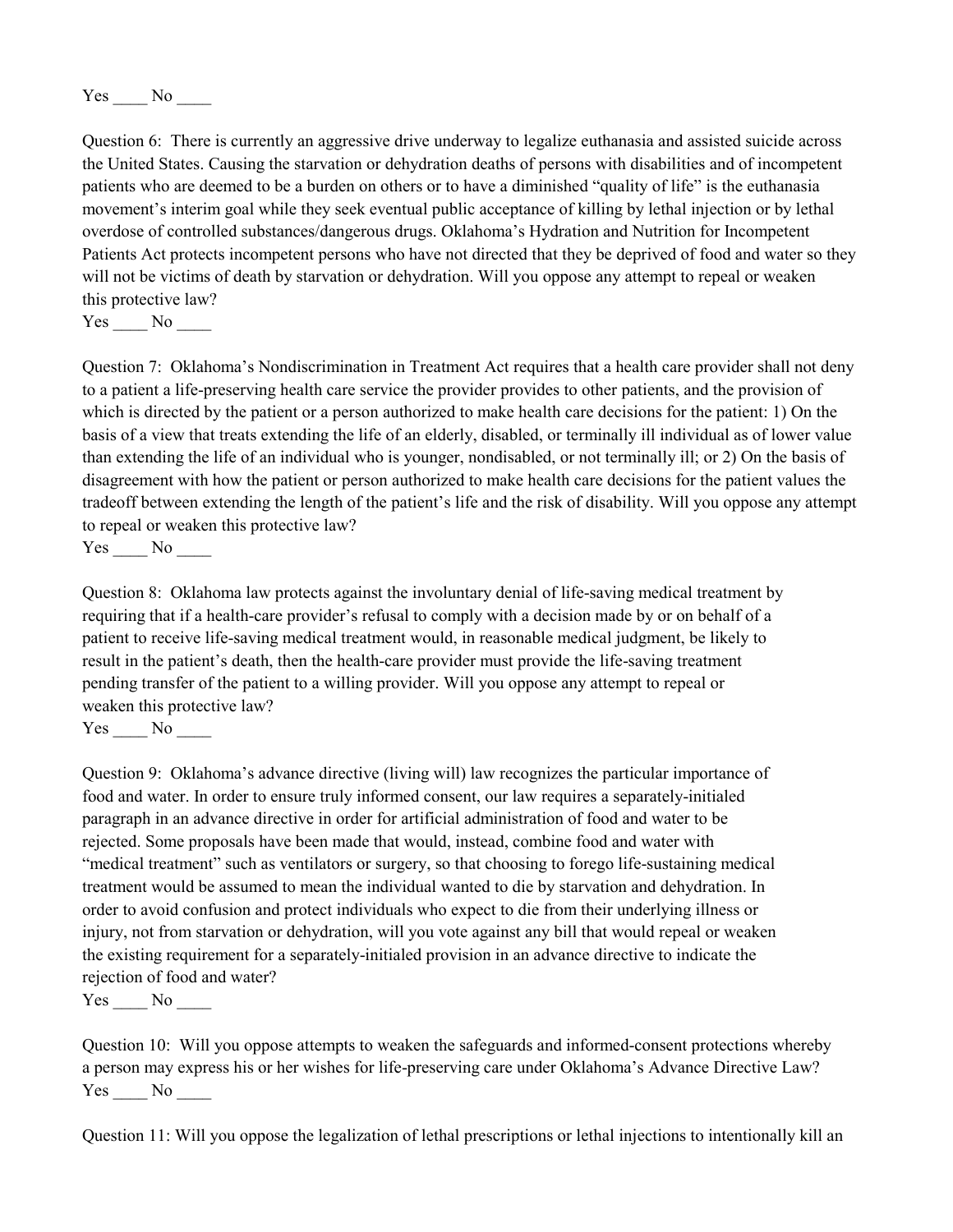innocent person or to "assist" someone in committing suicide ("active euthanasia")?  $Yes \_\_ No \_\_$ 

Question 12: Oklahoma, like all 49 other states, has adopted the Uniform Determination of Death Act, under which "An individual who has sustained . . . irreversible cessation of all functions of the entire brain, including the brain stem, is dead.<sup>\*</sup> However, there is widespread undesirable variability in the standards being employed by different doctors and different health care facilities across the country for the determination of brain death. It is vitally important that physicians and health care facilities abide by the best available standards corresponding to consensus recommendations by relevant national medical specialty groups, such as the American Academy of Neurology. Will you support a law providing for promulgation of rules and continuing medical education for physicians authorized to make brain death determinations in order to ensure accuracy and consistency in such determinations?  $Yes \_\_ No \_\_$ 

Candidate responses are below.

#### **STATEWIDE OFFICES**

|                                    | <b>Question Number</b> |       |                |   |   |                |   |   |            |                                             |   |    |       |  |
|------------------------------------|------------------------|-------|----------------|---|---|----------------|---|---|------------|---------------------------------------------|---|----|-------|--|
| <b>GOVERNOR</b>                    |                        | Party | $\blacksquare$ | 2 | 3 | $\overline{4}$ | 5 | 6 | $7\degree$ | 8                                           | 9 | 10 | 11 12 |  |
| <b>KEVIN</b>                       | <b>STITT</b>           | Rep   |                |   |   |                |   |   |            | Survey answers not returned to us           |   |    |       |  |
| <b>MARK</b>                        | <b>SHERWOOD</b>        | Rep   |                |   |   |                |   |   |            |                                             |   |    |       |  |
| <b>JOEL</b>                        | <b>KINTSEL</b>         | Rep   |                |   |   |                |   |   |            | Survey answers not returned to us           |   |    |       |  |
| <b>MOIRA</b>                       | <b>McCABE</b>          | Rep   |                |   |   |                |   |   |            | yes yes yes yes yes yes no no - yes yes yes |   |    |       |  |
| <b>NATALIE</b>                     | <b>BRUNO</b>           | Lib   |                |   |   |                |   |   |            | Survey answers not returned to us           |   |    |       |  |
| <b>CONNIE</b>                      | <b>JOHNSON</b>         | Dem   |                |   |   |                |   |   |            | Survey answers not returned to us           |   |    |       |  |
| <b>JOY</b>                         | <b>HOFMEISTER</b>      | Dem   |                |   |   |                |   |   |            | Survey answers not returned to us           |   |    |       |  |
| <b>ERVIN STONE</b>                 | <b>YEN</b>             | ind   |                |   |   |                |   |   |            | Survey answers not returned to us           |   |    |       |  |
| <b>LIEUTENANT GOVERNOR</b>         |                        |       |                |   |   |                |   |   |            |                                             |   |    |       |  |
| <b>MATT</b>                        | <b>PINNELL</b>         | Rep   |                |   |   |                |   |   |            | Survey answers not returned to us           |   |    |       |  |
| <b>CHRIS</b>                       | <b>POWELL</b>          | Lib   |                |   |   |                |   |   |            | Survey answers not returned to us           |   |    |       |  |
| MELINDA L.                         | <b>ALIZADEH-FARD</b>   | Dem   |                |   |   |                |   |   |            | Survey answers not returned to us           |   |    |       |  |
| <b>STATE AUDITOR AND INSPECTOR</b> |                        |       |                |   |   |                |   |   |            |                                             |   |    |       |  |
| <b>CINDY</b>                       | <b>BYRD</b>            | Rep   |                |   |   |                |   |   |            |                                             |   |    |       |  |
| STEVEN W.                          | McQUILLEN              | Rep   |                |   |   |                |   |   |            | Survey answers not returned to us           |   |    |       |  |
| <b>ATTORNEY GENERAL</b>            |                        |       |                |   |   |                |   |   |            |                                             |   |    |       |  |
| JOHN M.                            | <b>O'CONNOR</b>        | Rep   |                |   |   |                |   |   |            |                                             |   |    |       |  |
| <b>GENTNER F.</b>                  | <b>DRUMMOND</b>        | Rep   |                |   |   |                |   |   |            |                                             |   |    |       |  |
| <b>LYNDA</b>                       | <b>STEELE</b>          | Lib   |                |   |   |                |   |   |            | Survey answers not returned to us           |   |    |       |  |
|                                    |                        |       |                |   |   |                |   |   |            |                                             |   |    |       |  |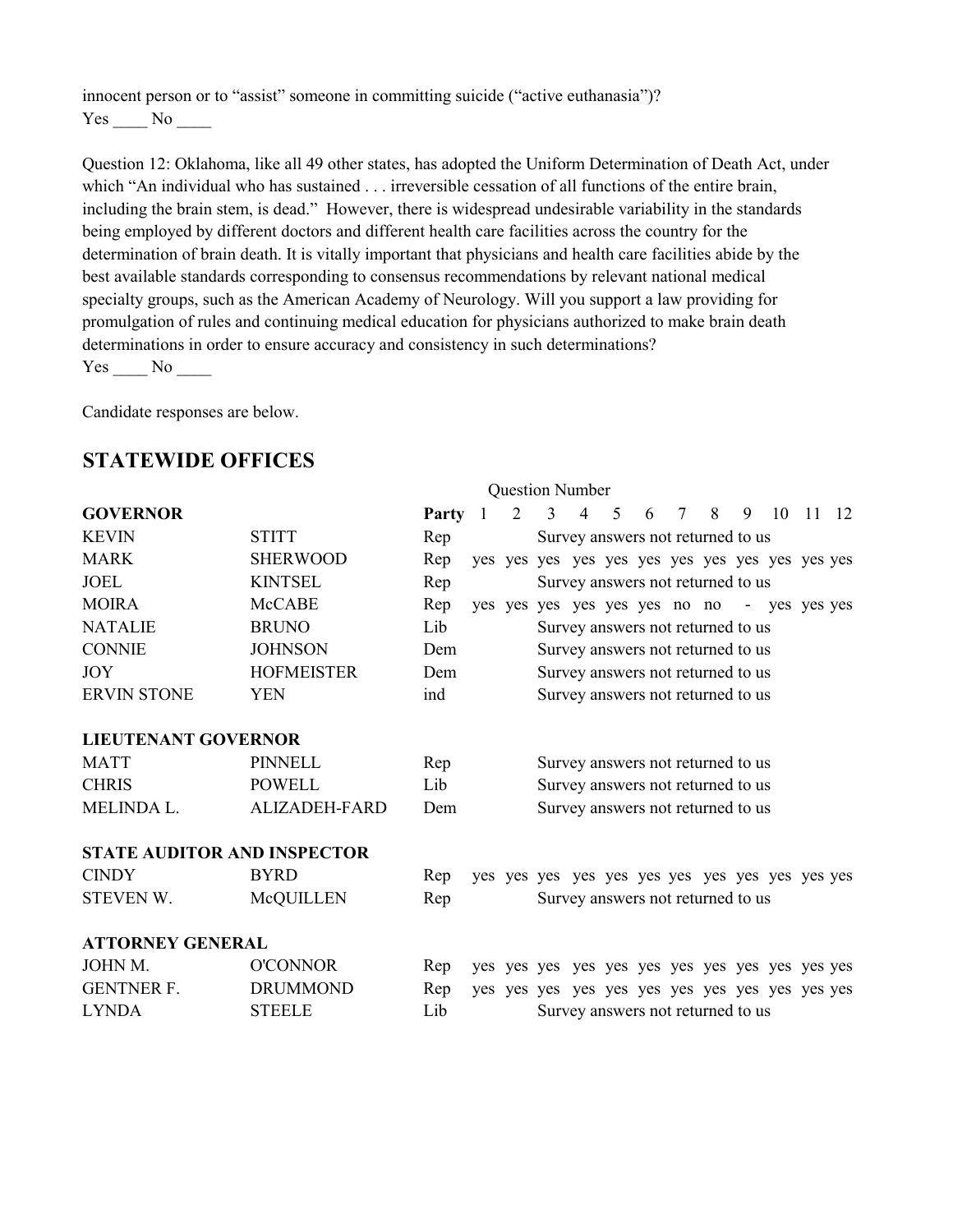| <b>STATE TREASURER</b>          |                                             |     |  |                                   |
|---------------------------------|---------------------------------------------|-----|--|-----------------------------------|
| <b>TODD</b>                     | <b>RUSS</b>                                 | Rep |  |                                   |
| <b>CLARK</b>                    | <b>JOLLEY</b>                               | Rep |  |                                   |
| DAVID B.                        | <b>HOOTEN</b>                               | Rep |  | Survey answers not returned to us |
| <b>GREGORY J.</b>               | <b>SADLER</b>                               | Lib |  | Survey answers not returned to us |
| <b>CHARLES</b>                  | DE COUNE                                    | Dem |  | Survey answers not returned to us |
|                                 | <b>SUPERINTENDENT OF PUBLIC INSTRUCTION</b> |     |  |                                   |
| <b>JOHN</b>                     | <b>COX</b>                                  | Rep |  | Survey answers not returned to us |
| <b>APRIL</b>                    | <b>GRACE</b>                                | Rep |  | Survey answers not returned to us |
| <b>RYAN</b>                     | <b>WALTERS</b>                              | Rep |  | Survey answers not returned to us |
| WILLIAM E.                      | <b>CROZIER</b>                              | Rep |  | Survey answers not returned to us |
| <b>JENA</b>                     | <b>NELSON</b>                               | Dem |  | Survey answers not returned to us |
| <b>COMMISSIONER OF LABOR</b>    |                                             |     |  |                                   |
| <b>LESLIE KATHRYN</b>           | <b>OSBORN</b>                               | Rep |  |                                   |
| <b>SEAN</b>                     | <b>ROBERTS</b>                              | Rep |  |                                   |
| <b>KEITH</b>                    | <b>SWINTON</b>                              | Rep |  | Survey answers not returned to us |
| <b>WILLIAM</b>                  | <b>DAUGHERTY</b>                            | Lib |  | Survey answers not returned to us |
| <b>JACK</b>                     | <b>HENDERSON</b>                            | Dem |  | Survey answers not returned to us |
| <b>INSURANCE COMMISSIONER</b>   |                                             |     |  |                                   |
| <b>GLEN</b>                     | <b>MULREADY</b>                             | Rep |  | Survey answers not returned to us |
| <b>CORPORATION COMMISSIONER</b> |                                             |     |  |                                   |
| <b>KIM</b>                      | <b>DAVID</b>                                | Rep |  | Survey answers not returned to us |
| <b>JUSTIN</b>                   | <b>HORNBACK</b>                             | Rep |  | Survey answers not returned to us |
| HAROLD D.                       | <b>SPRADLING</b>                            | Rep |  | Survey answers not returned to us |
| <b>TODD</b>                     | <b>THOMSEN</b>                              | Rep |  | Survey answers not returned to us |
| MARGARET W.                     | <b>BOWMAN</b>                               | Dem |  | Survey answers not returned to us |
| <b>DON</b>                      | <b>UNDERWOOD</b>                            | Ind |  | Survey answers not returned to us |

#### **STATE SENATE**

(To learn your Senate District #, go to our website www.OkForLife.org and click on "Find Your Legislators," then enter your address and scroll down to the photo of your current state senator under "State Senate." The number just below your senator's photo is your Senate district number. Or you could get your district number by phoning your County Election Board and telling them your address. Half of the Senate is up for election every two years. Even-numbered districts are up for election this year.)

|                              |                 | <b>Question Number</b>                  |  |  |  |  |  |  |                                   |  |  |  |
|------------------------------|-----------------|-----------------------------------------|--|--|--|--|--|--|-----------------------------------|--|--|--|
|                              |                 | <b>Party</b> 1 2 3 4 5 6 7 8 9 10 11 12 |  |  |  |  |  |  |                                   |  |  |  |
| District 2 - *Rogers, *Tulsa |                 |                                         |  |  |  |  |  |  |                                   |  |  |  |
| <b>ALLY</b>                  | <b>SEIFRIED</b> | Rep.                                    |  |  |  |  |  |  |                                   |  |  |  |
| <b>KEITH</b>                 | <b>AUSTIN</b>   | Rep                                     |  |  |  |  |  |  |                                   |  |  |  |
| <b>COY</b>                   | <b>JENKINS</b>  | Rep                                     |  |  |  |  |  |  | Survey answers not returned to us |  |  |  |
| <b>JARRIN</b>                | <b>JACKSON</b>  | Rep                                     |  |  |  |  |  |  | Survey answers not returned to us |  |  |  |
| <b>JENNIFER A.</b>           | <b>ESAU</b>     | Dem                                     |  |  |  |  |  |  | Survey answers not returned to us |  |  |  |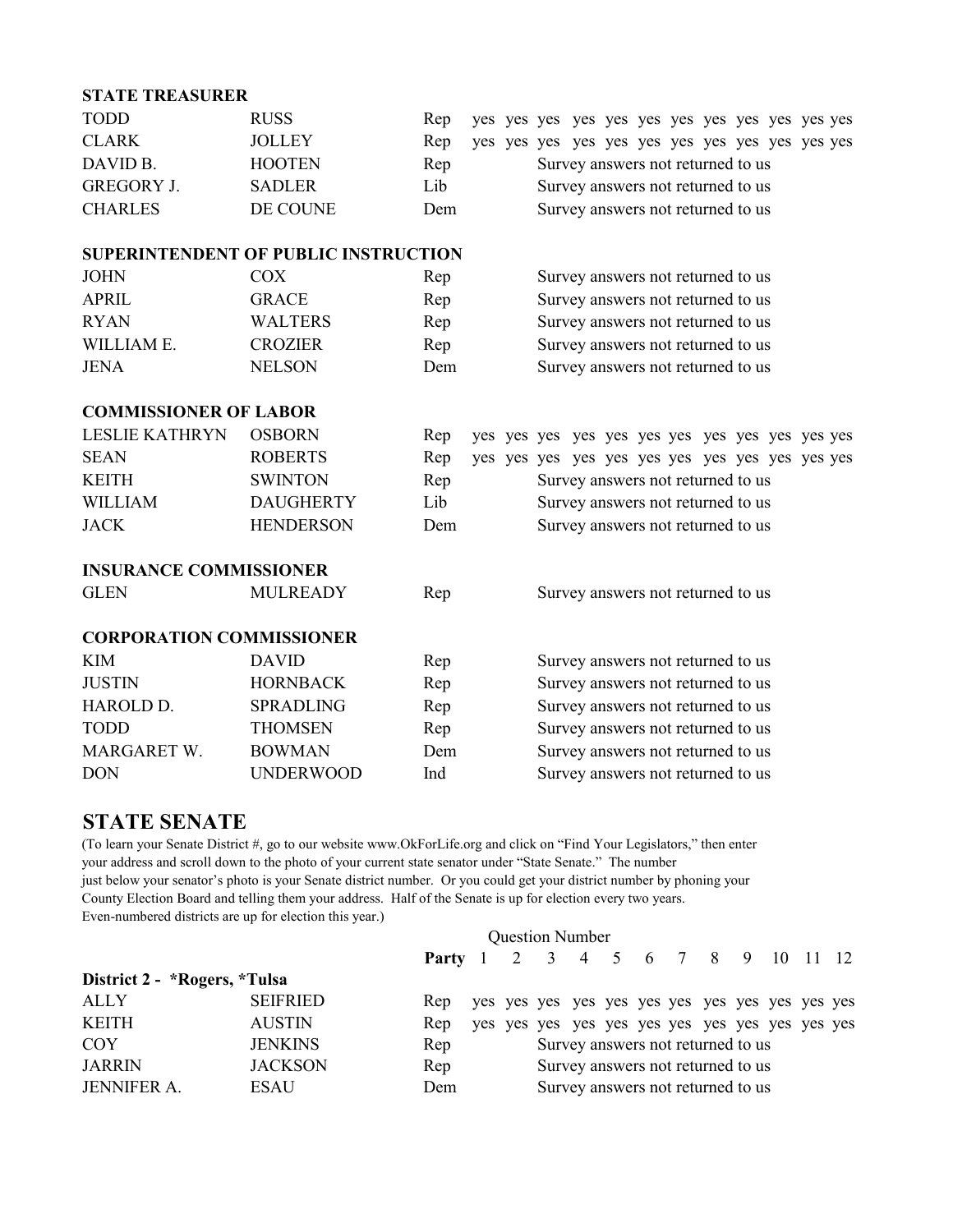|                                    | District 4 - Adair, *Cherokee, *Delaware, *Sequoyah            |            |  |                                   |  |
|------------------------------------|----------------------------------------------------------------|------------|--|-----------------------------------|--|
| KEITH A.                           | <b>BARENBERG</b>                                               | Rep        |  |                                   |  |
| <b>HOGUEN</b>                      | <b>APPERSON</b>                                                | Rep        |  |                                   |  |
| <b>TOM</b>                         | <b>WOODS</b>                                                   | Rep        |  | Survey answers not returned to us |  |
| <b>TOM</b>                         | <b>CALLAN</b>                                                  | Rep        |  | Survey answers not returned to us |  |
|                                    | District 6 - Atoka, Bryan, Choctaw, *Johnston, *Pushmataha     |            |  |                                   |  |
| <b>DAVID</b>                       | <b>BULLARD</b>                                                 | Rep        |  | Survey answers not returned to us |  |
|                                    | District 8 - * Creek, McIntosh, * Muskogee, Okfuskee, Okmulgee |            |  |                                   |  |
| <b>ROGER</b>                       | <b>THOMPSON</b>                                                | Rep        |  | Survey answers not returned to us |  |
|                                    |                                                                |            |  |                                   |  |
| District 10 - *Kay, *Osage, *Tulsa |                                                                |            |  |                                   |  |
| <b>BILL</b>                        | <b>COLEMAN</b>                                                 | Rep        |  | Survey answers not returned to us |  |
| <b>EMILY</b>                       | DeLOZIER                                                       | Rep        |  |                                   |  |
|                                    |                                                                |            |  |                                   |  |
| District 12 - * Creek, * Tulsa     |                                                                |            |  |                                   |  |
| <b>TODD</b>                        | <b>GOLLIHARE</b>                                               | Rep        |  |                                   |  |
| <b>ROB</b>                         | <b>FORD</b>                                                    | Rep        |  | Survey answers not returned to us |  |
|                                    | District 14 - *Johnston, Marshall, *Murray, Coal, Carter       |            |  |                                   |  |
| <b>JERRY</b>                       | <b>ALVORD</b>                                                  | Rep        |  | Survey answers not returned to us |  |
| District 16 - *Cleveland           |                                                                |            |  |                                   |  |
| MARY B.                            | <b>BOREN</b>                                                   | Dem        |  | Survey answers not returned to us |  |
| District 18 - *Oklahoma, *Canadian |                                                                |            |  |                                   |  |
| <b>HUNTER</b>                      | <b>ZEARLEY</b>                                                 | Rep        |  |                                   |  |
| <b>JACK</b>                        | <b>STEWART</b>                                                 | Rep        |  |                                   |  |
|                                    |                                                                |            |  |                                   |  |
|                                    |                                                                |            |  |                                   |  |
|                                    | District 20 - *Kingfisher, *Logan, *Payne, Noble, Pawnee       |            |  |                                   |  |
| <b>CHUCK</b>                       | <b>HALL</b>                                                    | Rep        |  | Survey answers not returned to us |  |
| District 22 - *Canadian, *Oklahoma |                                                                |            |  |                                   |  |
| <b>KRISTEN</b>                     | <b>THOMPSON</b>                                                | Rep        |  |                                   |  |
| JAKE A.                            | <b>MERRICK</b>                                                 | Rep        |  | Survey answers not returned to us |  |
| <b>BLAKE</b>                       | <b>AGUIRRE</b>                                                 | Dem        |  | Survey answers not returned to us |  |
| District 24 - *Cleveland           |                                                                |            |  |                                   |  |
| <b>DARRELL</b>                     | <b>WEAVER</b>                                                  | Rep        |  | Survey answers not returned to us |  |
|                                    |                                                                |            |  |                                   |  |
| <b>BRADY</b>                       | District 26 - Blaine, Caddo, Custer, *Canadian, *Kingfisher    |            |  |                                   |  |
| <b>DARCY ALLEN</b>                 | <b>BUTLER</b><br><b>JECH</b>                                   | Rep<br>Rep |  | Survey answers not returned to us |  |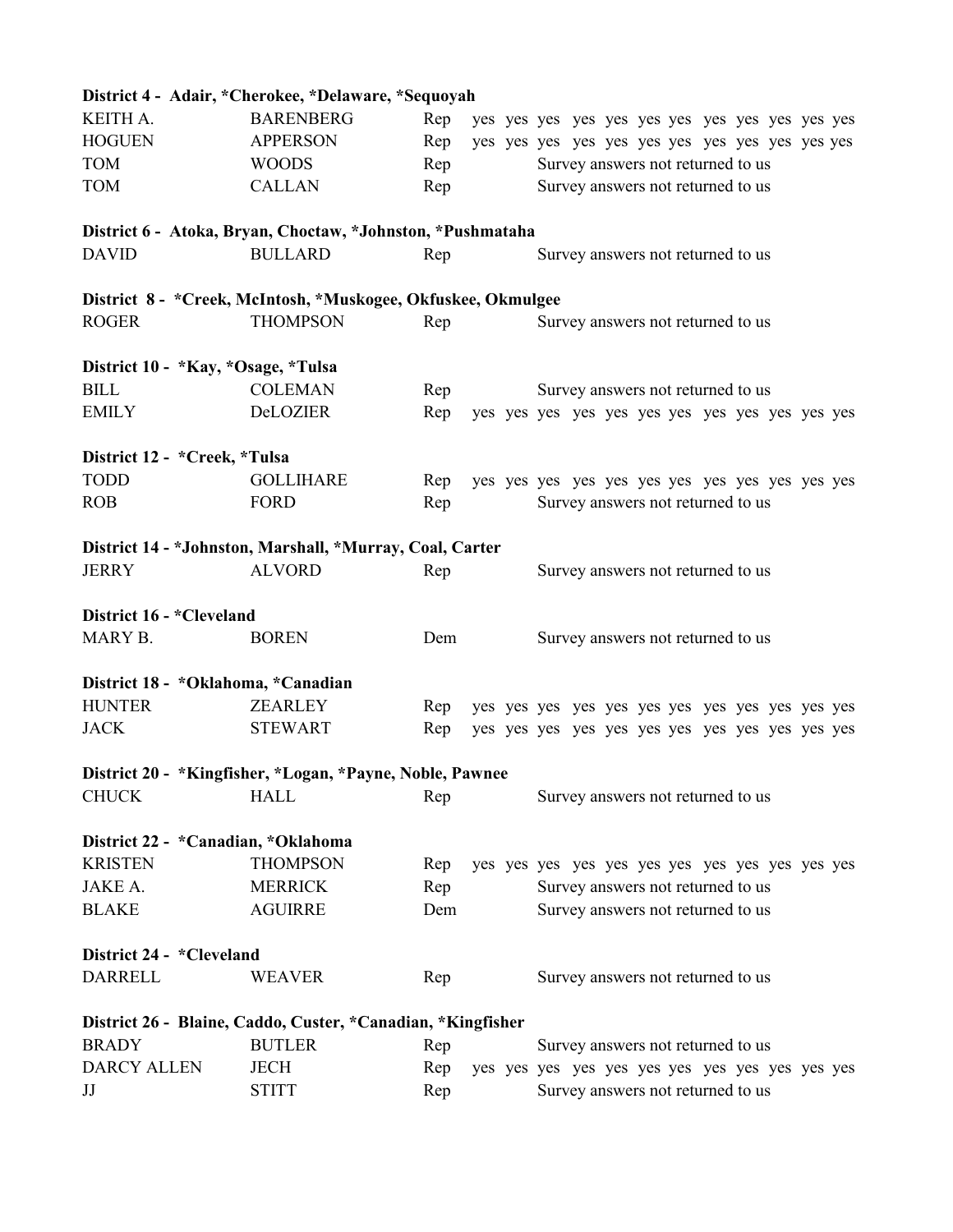|                                | District 28 - Lincoln, *Logan, *Oklahoma, *Pottawatomie, Seminole      |     |  |                                   |  |  |                                   |  |  |  |  |  |
|--------------------------------|------------------------------------------------------------------------|-----|--|-----------------------------------|--|--|-----------------------------------|--|--|--|--|--|
| <b>JEFF</b>                    | <b>McCOMMAS</b>                                                        | Rep |  |                                   |  |  | Survey answers not returned to us |  |  |  |  |  |
| <b>JAMEY</b>                   | <b>MULLIN</b>                                                          | Rep |  |                                   |  |  |                                   |  |  |  |  |  |
| <b>GRANT</b>                   | <b>GREEN</b>                                                           | Rep |  |                                   |  |  |                                   |  |  |  |  |  |
| ROBERT W.                      | <b>TRIMBLE</b>                                                         | Rep |  |                                   |  |  | Survey answers not returned to us |  |  |  |  |  |
| <b>TONY</b>                    | <b>WILSON</b>                                                          | Dem |  | Survey answers not returned to us |  |  |                                   |  |  |  |  |  |
| <b>KAREN</b>                   | <b>RACKLEY</b>                                                         | Dem |  |                                   |  |  | Survey answers not returned to us |  |  |  |  |  |
| District 30 - *Oklahoma        |                                                                        |     |  |                                   |  |  |                                   |  |  |  |  |  |
| LORI                           | <b>CALLAHAN</b>                                                        | Rep |  |                                   |  |  | Survey answers not returned to us |  |  |  |  |  |
| <b>JULIA</b>                   | <b>KIRT</b>                                                            | Dem |  |                                   |  |  | Survey answers not returned to us |  |  |  |  |  |
| District 32 - *Comanche        |                                                                        |     |  |                                   |  |  |                                   |  |  |  |  |  |
| <b>JOHN MICHAEL</b>            | <b>MONTGOMERY</b>                                                      | Rep |  |                                   |  |  | Survey answers not returned to us |  |  |  |  |  |
| <b>JOHNNY</b>                  | <b>JERNIGAN</b>                                                        | Dem |  |                                   |  |  | Survey answers not returned to us |  |  |  |  |  |
| District 34 - *Tulsa           |                                                                        |     |  |                                   |  |  |                                   |  |  |  |  |  |
| <b>DANA</b>                    | <b>PRIETO</b>                                                          | Rep |  |                                   |  |  | Survey answers not returned to us |  |  |  |  |  |
| <b>BRAD</b>                    | <b>PEIXOTTO</b>                                                        | Rep |  |                                   |  |  | Survey answers not returned to us |  |  |  |  |  |
| J.J.                           | <b>DOSSETT</b>                                                         |     |  |                                   |  |  |                                   |  |  |  |  |  |
| District 36 - *Tulsa, *Wagoner |                                                                        |     |  |                                   |  |  |                                   |  |  |  |  |  |
| <b>JOHN</b>                    | <b>HASTE</b>                                                           | Rep |  |                                   |  |  |                                   |  |  |  |  |  |
| <b>DAVID</b>                   | <b>DAMBROSO</b>                                                        | Rep |  |                                   |  |  | Survey answers not returned to us |  |  |  |  |  |
|                                | District 38 - Beckham, Greer, Harmon, Jackson, Kiowa, Tillman, Washita |     |  |                                   |  |  |                                   |  |  |  |  |  |
| <b>BRENT</b>                   | <b>HOWARD</b>                                                          | Rep |  |                                   |  |  | Survey answers not returned to us |  |  |  |  |  |
| District 40 - *Oklahoma        |                                                                        |     |  |                                   |  |  |                                   |  |  |  |  |  |
| <b>NADINE</b>                  | <b>SMITH</b>                                                           | Rep |  |                                   |  |  | Survey answers not returned to us |  |  |  |  |  |
| <b>MARIAM</b>                  | <b>DALY</b>                                                            | Rep |  |                                   |  |  | Survey answers not returned to us |  |  |  |  |  |
| <b>CARRI</b>                   | <b>HICKS</b>                                                           | Dem |  |                                   |  |  | Survey answers not returned to us |  |  |  |  |  |
| District 42 - *Oklahoma        |                                                                        |     |  |                                   |  |  |                                   |  |  |  |  |  |
| <b>BRENDA</b>                  | <b>STANLEY</b>                                                         | Rep |  |                                   |  |  |                                   |  |  |  |  |  |
| <b>CHRISTOPHER</b>             | <b>TONEY</b>                                                           | Rep |  |                                   |  |  |                                   |  |  |  |  |  |
|                                | District 44 - *Canadian, *Oklahoma                                     |     |  |                                   |  |  |                                   |  |  |  |  |  |
| <b>MICHAEL</b>                 | <b>BROOKS</b>                                                          | Dem |  |                                   |  |  | Survey answers not returned to us |  |  |  |  |  |
| District 46 - *Oklahoma        |                                                                        |     |  |                                   |  |  |                                   |  |  |  |  |  |
| <b>KAY</b>                     | <b>FLOYD</b>                                                           | Dem |  |                                   |  |  | Survey answers not returned to us |  |  |  |  |  |
| District 48 - *Oklahoma        |                                                                        |     |  |                                   |  |  |                                   |  |  |  |  |  |
| <b>GEORGE E.</b>               | <b>YOUNG</b>                                                           | Dem |  |                                   |  |  | Survey answers not returned to us |  |  |  |  |  |
| <b>RICO TRAYVON</b>            | <b>SMITH</b>                                                           | Dem |  |                                   |  |  | Survey answers not returned to us |  |  |  |  |  |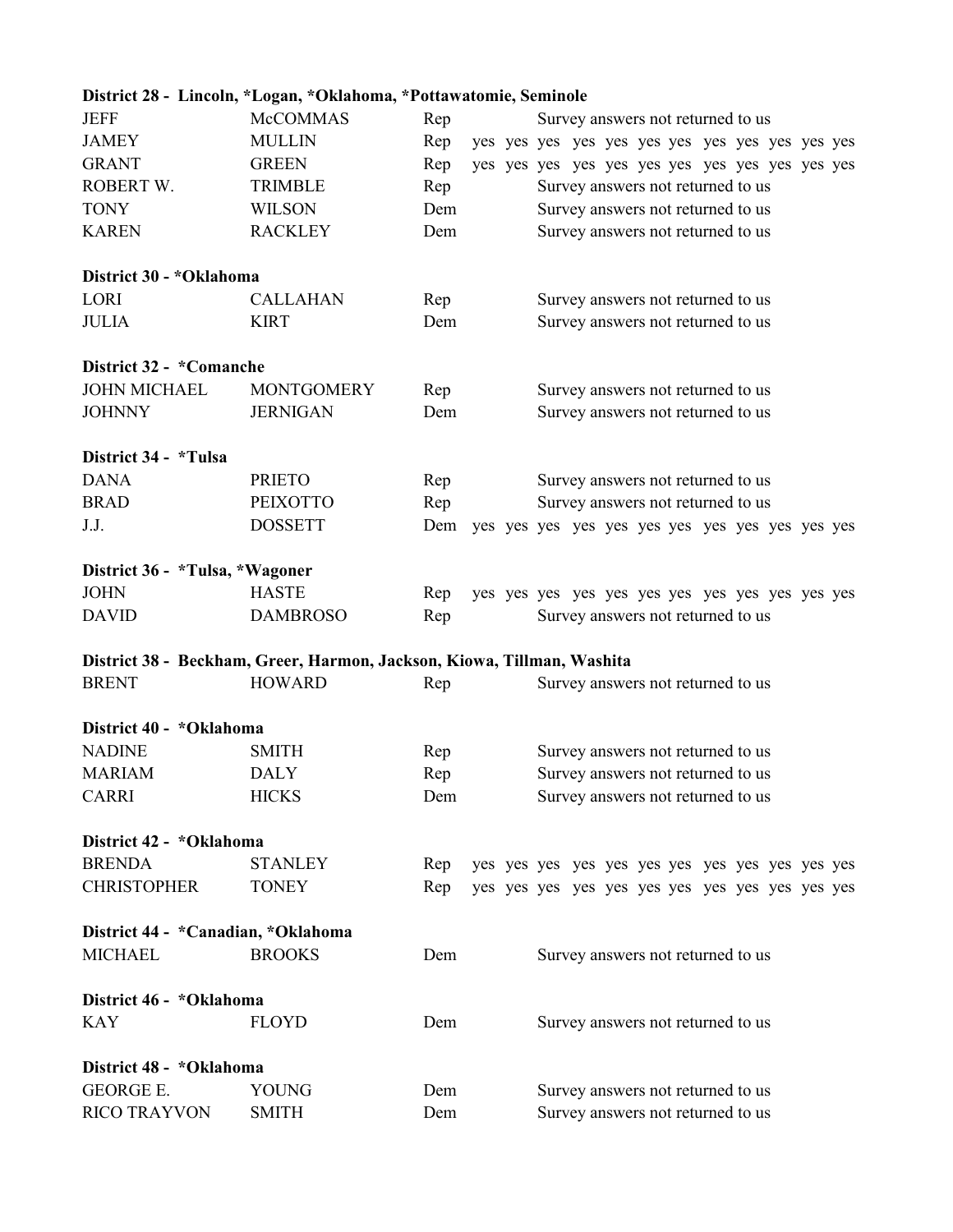### **STATE HOUSE OF REPRESENTATIVES**

(To learn your State House District #, go to our website www.OkForLife.org and click on "Find Your Legislators," then enter your address and scroll down to the photo of your current representative under "State House." The number just below your representative's photo is your House district number. Or you could get your district number by phoning your County Election Board and telling them your address.)

|                                        |                                              | <b>Question Number</b> |  |                                   |                                   |  |  |  |           |   |          |  |
|----------------------------------------|----------------------------------------------|------------------------|--|-----------------------------------|-----------------------------------|--|--|--|-----------|---|----------|--|
|                                        |                                              | Party 1                |  | $2 \quad 3$                       |                                   |  |  |  | 4 5 6 7 8 | 9 | 10 11 12 |  |
| District 1 - *Leflore, McCurtain       |                                              |                        |  |                                   |                                   |  |  |  |           |   |          |  |
| <b>EDDY</b>                            | <b>DEMPSEY</b>                               | Rep                    |  |                                   |                                   |  |  |  |           |   |          |  |
| <b>DAVID</b>                           | <b>CHAPMAN</b>                               | Rep                    |  |                                   |                                   |  |  |  |           |   |          |  |
| District 2 - Sequoyah                  |                                              |                        |  |                                   |                                   |  |  |  |           |   |          |  |
| <b>JIM</b>                             | <b>OLSEN</b>                                 | Rep                    |  |                                   | Survey answers not returned to us |  |  |  |           |   |          |  |
| District 3 - *LeFlore                  |                                              |                        |  |                                   |                                   |  |  |  |           |   |          |  |
| <b>RICK</b>                            | <b>WEST</b>                                  | Rep                    |  |                                   | Survey answers not returned to us |  |  |  |           |   |          |  |
| District 4 - * Cherokee, * Wagoner     |                                              |                        |  |                                   |                                   |  |  |  |           |   |          |  |
| <b>BOB ED</b>                          | <b>CULVER</b>                                | Rep                    |  |                                   | Survey answers not returned to us |  |  |  |           |   |          |  |
| <b>CHARLES R.</b>                      | <b>ARNALL</b>                                | Dem                    |  |                                   | Survey answers not returned to us |  |  |  |           |   |          |  |
| District 5 - *Delaware, *Mayes         |                                              |                        |  |                                   |                                   |  |  |  |           |   |          |  |
| <b>JOSH</b>                            | <b>WEST</b>                                  | Rep                    |  |                                   | Survey answers not returned to us |  |  |  |           |   |          |  |
| <b>TAMARA</b>                          | <b>BRYAN</b>                                 | Rep                    |  | Survey answers not returned to us |                                   |  |  |  |           |   |          |  |
|                                        | District 6 - Craig, *Mayes, *Rogers, *Nowata |                        |  |                                   |                                   |  |  |  |           |   |          |  |
| <b>RUSTY</b>                           | <b>CORNWELL</b>                              | Rep                    |  |                                   | Survey answers not returned to us |  |  |  |           |   |          |  |
| District 7 - *Delaware, Ottawa, *Craig |                                              |                        |  |                                   |                                   |  |  |  |           |   |          |  |
| <b>STEVE</b>                           | <b>BASHORE</b>                               | Rep                    |  |                                   |                                   |  |  |  |           |   |          |  |
| <b>JASON A.</b>                        | <b>SPENCE</b>                                | Dem                    |  |                                   | Survey answers not returned to us |  |  |  |           |   |          |  |
| District 8 - *Mayes, *Rogers, *Wagoner |                                              |                        |  |                                   |                                   |  |  |  |           |   |          |  |
| <b>TOM</b>                             | <b>GANN</b>                                  | Rep                    |  |                                   |                                   |  |  |  |           |   |          |  |
| District 9 - * Rogers, *Tulsa          |                                              |                        |  |                                   |                                   |  |  |  |           |   |          |  |
| <b>MARK PAUL</b>                       | <b>LEPAK</b>                                 | Rep                    |  |                                   |                                   |  |  |  |           |   |          |  |
| <b>ANN MARIE</b>                       | <b>KENNEDY</b>                               | Dem                    |  |                                   | Survey answers not returned to us |  |  |  |           |   |          |  |
|                                        | District 10 - Nowata, *Osage, *Washington    |                        |  |                                   |                                   |  |  |  |           |   |          |  |
| <b>JUDD</b>                            | <b>STROM</b>                                 | Rep                    |  |                                   | Survey answers not returned to us |  |  |  |           |   |          |  |
| District 11 - *Tulsa, *Washington      |                                              |                        |  |                                   |                                   |  |  |  |           |   |          |  |
| <b>WENDI</b>                           | <b>STEARMAN</b>                              | Rep                    |  |                                   | Survey answers not returned to us |  |  |  |           |   |          |  |
| JOHN B.                                | <b>KANE</b>                                  | Rep                    |  |                                   |                                   |  |  |  |           |   |          |  |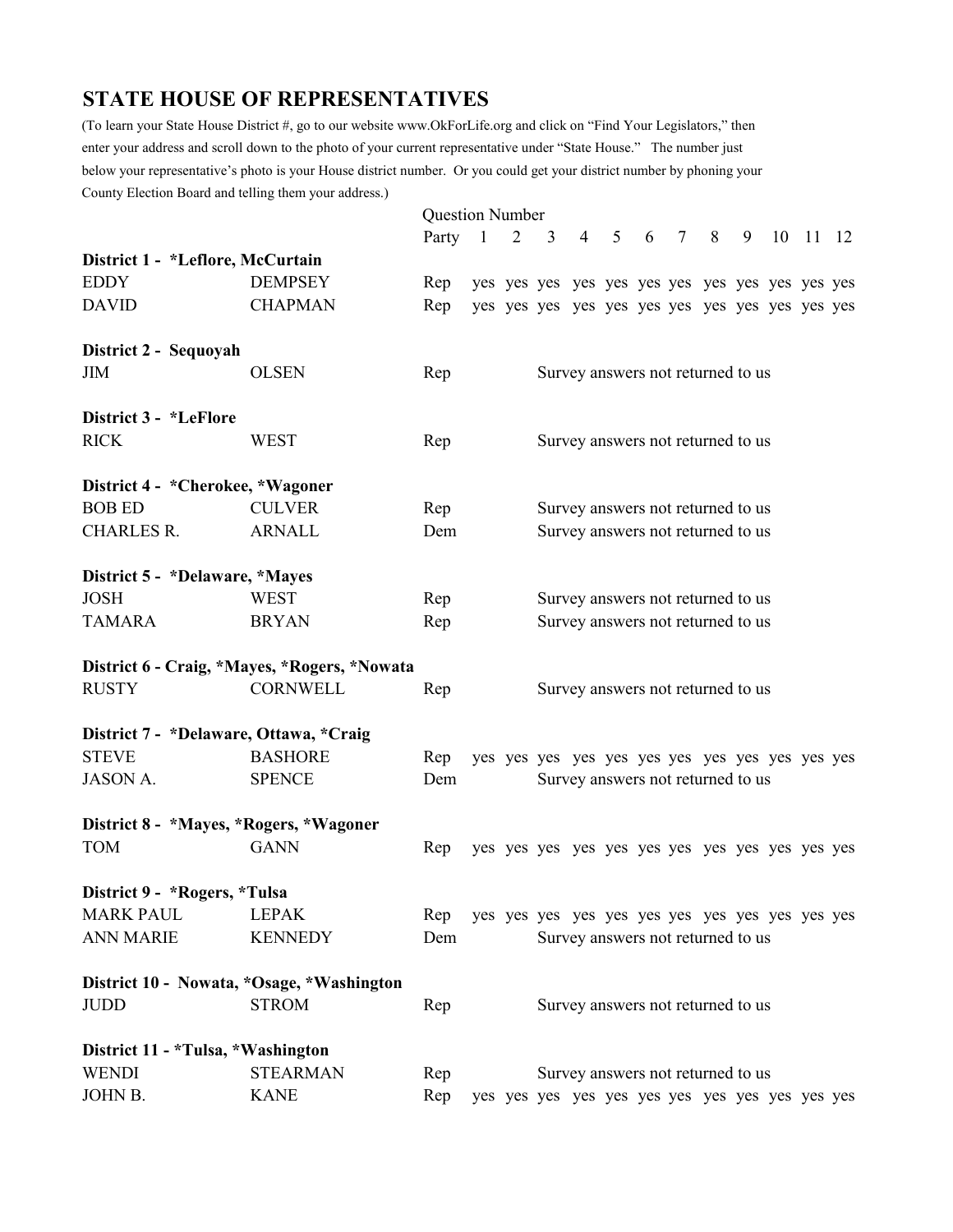| District 12 - *Wagoner                  |                                                                   |     |  |                                             |
|-----------------------------------------|-------------------------------------------------------------------|-----|--|---------------------------------------------|
| <b>KEVIN</b>                            | McDUGLE                                                           | Rep |  |                                             |
| <b>CRYSTAL</b>                          | LaGRONE                                                           | Dem |  | Survey answers not returned to us           |
|                                         | District 13 - *Melntosh, *Muskogee, *Wagoner                      |     |  |                                             |
| <b>NEIL</b>                             | <b>HAYS</b>                                                       | Rep |  |                                             |
| <b>CARLISA</b>                          | <b>ROGERS</b>                                                     | Rep |  | Survey answers not returned to us           |
| <b>STEVE</b>                            | <b>WHITE</b>                                                      | Rep |  | yes yes yes yes yes no no no no yes yes yes |
| <b>BRIAN</b>                            | <b>JACKSON</b>                                                    | Rep |  | Survey answers not returned to us           |
| JIMMY W.                                | <b>HALEY</b>                                                      | Dem |  | Survey answers not returned to us           |
|                                         | District 14 - *Cherokee, *Muskogee, *Wagoner                      |     |  |                                             |
| <b>CHRIS</b>                            | <b>SNEED</b>                                                      | Rep |  | Survey answers not returned to us           |
|                                         | District 15 - Haskell, *Leflore, *McIntosh, *Muskogee, *Pittsburg |     |  |                                             |
| <b>RANDY</b>                            | <b>RANDLEMAN</b>                                                  | Rep |  | Survey answers not returned to us           |
| <b>ANGIE</b>                            | <b>BRINLEE</b>                                                    | Rep |  | Survey answers not returned to us           |
|                                         | District 16 - *Muskogee, *Okmulgee, *Tulsa                        |     |  |                                             |
| <b>SCOTT</b>                            | <b>FETGATTER</b>                                                  | Rep |  | Survey answers not returned to us           |
| District 17 - Latimer, *Pittsburg       |                                                                   |     |  |                                             |
| <b>JIM</b>                              | <b>GREGO</b>                                                      | Rep |  |                                             |
|                                         | District 18 - *Coal, Hughes, Okfuskee, *Pittsburg                 |     |  |                                             |
| <b>DAVID</b>                            | <b>SMITH</b>                                                      | Rep |  | Survey answers not returned to us           |
| <b>ANDY</b>                             | <b>BACA</b>                                                       | Rep |  | Survey answers not returned to us           |
|                                         | District 19 - *Atoka, *Bryan, Choctaw, Pushmataha                 |     |  |                                             |
| <b>JUSTIN JJ</b>                        | <b>HUMPHREY</b>                                                   | Rep |  | Survey answers not returned to us           |
| District 20 - * Cleveland, * McClain    |                                                                   |     |  |                                             |
| <b>ANTHONY</b>                          | <b>MACKEY</b>                                                     | Rep |  | Survey answers not returned to us           |
| <b>SHERRIE</b>                          | <b>CONLEY</b>                                                     | Rep |  | Survey answers not returned to us           |
| District 21 - *Bryan, *Marshall         |                                                                   |     |  |                                             |
| <b>PENNY</b>                            | <b>JAMES</b>                                                      | Rep |  | Survey answers not returned to us           |
| <b>RYAN</b>                             | <b>WILLIAMS</b>                                                   | Rep |  | Survey answers not returned to us           |
| <b>DUSTIN</b>                           | <b>REID</b>                                                       | Rep |  |                                             |
| <b>CODY</b>                             | <b>MAYNARD</b>                                                    | Rep |  |                                             |
|                                         | District 22 - *Atoka, Johnston, *Murray, *Cole                    |     |  |                                             |
| <b>CHARLES A.</b>                       | <b>McCALL</b>                                                     | Rep |  | Survey answers not returned to us           |
| District 23 - *Rogers, *Tulsa, *Wagoner |                                                                   |     |  |                                             |
| <b>TERRY</b>                            | <b>O'DONNELL</b>                                                  | Rep |  |                                             |
| <b>SUSAN CARLE</b>                      | <b>YOUNG</b>                                                      | Dem |  | Survey answers not returned to us           |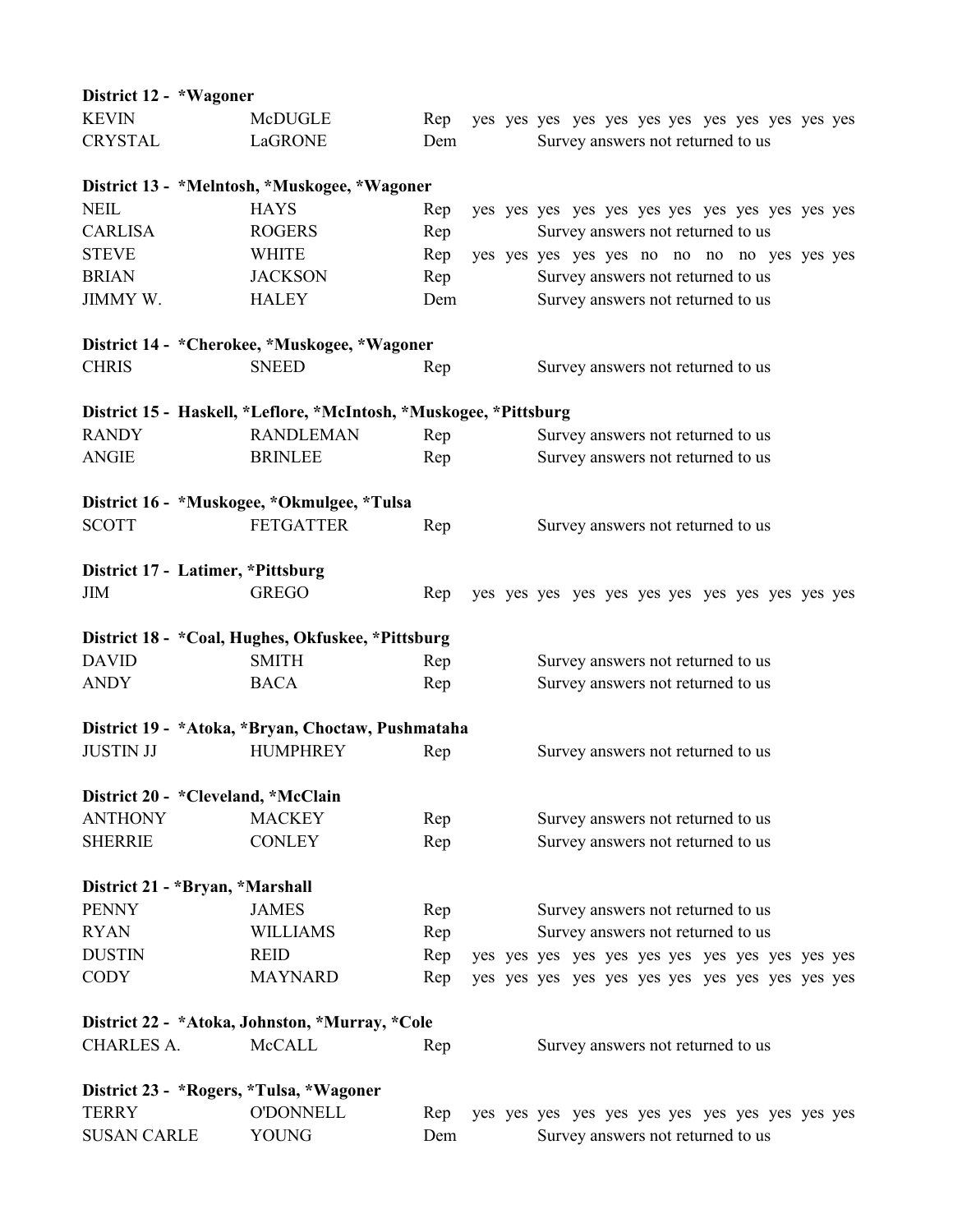| District 24 - *Okmulgee, *Creek, *Tulsa |                                                 |     |  |                                            |
|-----------------------------------------|-------------------------------------------------|-----|--|--------------------------------------------|
| <b>BOBBY</b>                            | <b>SCHULTZ</b>                                  | Rep |  | Survey answers not returned to us          |
| <b>CHRIS</b>                            | <b>BANNING</b>                                  | Rep |  |                                            |
| LOGAN J.                                | <b>PHILLIPS</b>                                 | Rep |  | Survey answers not returned to us          |
|                                         | District 25 - Pontotoc, *Pottawatomie, *McClain |     |  |                                            |
| <b>RONNY</b>                            | <b>JOHNS</b>                                    | Rep |  | Survey answers not returned to us          |
| District 26 - *Pottawatomie             |                                                 |     |  |                                            |
| <b>DELL</b>                             | <b>KERBS</b>                                    | Rep |  | Survey answers not returned to us          |
| <b>GREGORY</b>                          | <b>HARDIN</b>                                   | Dem |  | Survey answers not returned to us          |
| District 27 - *Cleveland, *Pottawatomie |                                                 |     |  |                                            |
| <b>DANNY</b>                            | <b>STERLING</b>                                 | Rep |  | Survey answers not returned to us          |
| District 28 - * Pottawatomie, Seminole  |                                                 |     |  |                                            |
| <b>DANNY</b>                            | <b>WILLIAMS</b>                                 | Rep |  |                                            |
| District 29 - * Creek, * Tulsa          |                                                 |     |  |                                            |
| <b>KYLE</b>                             | <b>HILBERT</b>                                  | Rep |  | Survey answers not returned to us          |
| <b>RICK</b>                             | <b>PARRIS</b>                                   | Rep |  | Survey answers not returned to us          |
| District 30 - * Creek, * Tulsa          |                                                 |     |  |                                            |
| <b>MARK</b>                             | <b>LAWSON</b>                                   | Rep |  | Survey answers not returned to us          |
| District 31 - *Logan, *Oklahoma         |                                                 |     |  |                                            |
| <b>COLLIN</b>                           | <b>DUEL</b>                                     | Rep |  |                                            |
| <b>LOGAN</b>                            | <b>TRAINER</b>                                  | Rep |  | Survey answers not returned to us          |
| <b>KARMIN</b>                           | <b>GRIDER</b>                                   | Rep |  | Survey answers not returned to us          |
| District 32 - Lincoln, *Logan, *Payne   |                                                 |     |  |                                            |
| <b>KEVIN</b>                            | <b>WALLACE</b>                                  | Rep |  |                                            |
| <b>RYAN</b>                             | <b>DIXON</b>                                    | Rep |  |                                            |
| District 33 - *Logan, *Payne            |                                                 |     |  |                                            |
| <b>JOHN</b>                             | <b>TALLEY</b>                                   | Rep |  | Survey answers not returned to us          |
| <b>BRICE</b>                            | <b>CHAFFIN</b>                                  | Rep |  | Survey answers not returned to us          |
| District 34 - *Payne                    |                                                 |     |  |                                            |
| DaRAN L.                                | <b>JOHNSON</b>                                  | Rep |  | yes yes yes yes yes no no no no no yes yes |
| <b>MICHAEL</b>                          | <b>BAUGHMAN</b>                                 | Rep |  | Survey answers not returned to us          |
| <b>ANDREW</b>                           | <b>MUCHMORE</b>                                 | Rep |  | Survey answers not returned to us          |
| <b>TRISH</b>                            | <b>RANSON</b>                                   | Dem |  | Survey answers not returned to us          |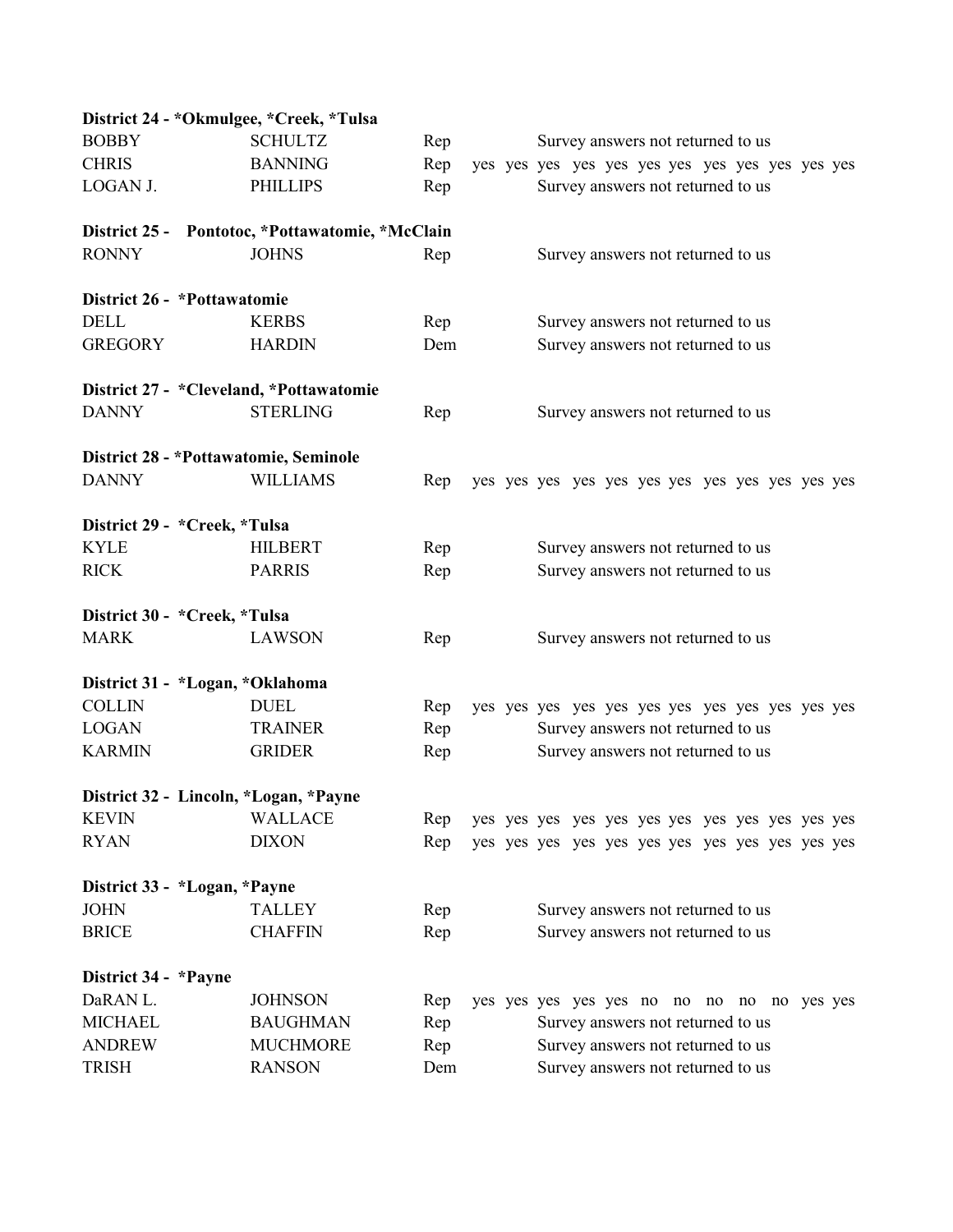|                                       | District 35 - *Creek, *Noble, *Osage, Pawnee, *Payne    |     |                                   |
|---------------------------------------|---------------------------------------------------------|-----|-----------------------------------|
| TYD.                                  | <b>BURNS</b>                                            | Rep | Survey answers not returned to us |
| <b>DANIEL</b>                         | <b>JOHNSON</b>                                          | Rep | Survey answers not returned to us |
| <b>SAM</b>                            | <b>JENNINGS</b>                                         | Dem | Survey answers not returned to us |
| District 36 - * Oklahoma, * Cleveland |                                                         |     |                                   |
| <b>JOHN</b>                           | <b>GEORGE</b>                                           | Rep |                                   |
| <b>CHARLES</b>                        | DE FURIA                                                | Rep | Survey answers not returned to us |
| <b>WADE</b>                           | <b>ROBERTS</b>                                          | Rep | Survey answers not returned to us |
| <b>ANITA</b>                          | <b>RAGLIN</b>                                           | Rep |                                   |
| <b>DONALD</b>                         | <b>PADEN</b>                                            | Rep | Survey answers not returned to us |
| District 37 - *Kay, *Osage            |                                                         |     |                                   |
| <b>KEN</b>                            | <b>LUTTRELL</b>                                         | Rep | Survey answers not returned to us |
| <b>JOE</b>                            | VADEN, JR.                                              | Rep |                                   |
|                                       | District 38 - *Garfield, Grant, *Kay, *Noble, *Logan    |     |                                   |
| <b>JOHN</b>                           | <b>PFEIFFER</b>                                         | Rep | Survey answers not returned to us |
| District 39 - *Oklahoma               |                                                         |     |                                   |
| <b>RYAN</b>                           | <b>MARTINEZ</b>                                         | Rep | Survey answers not returned to us |
| District 40 - *Garfield               |                                                         |     |                                   |
| <b>CHAD</b>                           | <b>CALDWELL</b>                                         | Rep | Survey answers not returned to us |
| <b>NICHOLAS</b>                       | <b>PAYNE</b>                                            | Dem | Survey answers not returned to us |
|                                       | District 41 - *Canadian, *Kingfisher, *Oklahoma, *Logan |     |                                   |
| DENISE CROSSWHIT HADER                |                                                         | Rep | Survey answers not returned to us |
| <b>MIKE</b>                           | <b>BOCKUS</b>                                           | Dem | Survey answers not returned to us |
|                                       | District 42 - *Garvin, *McClain, *Cleveland             |     |                                   |
| <b>CINDY</b>                          | <b>ROE</b>                                              | Rep | Survey answers not returned to us |
| <b>MATTHEW D.</b>                     | <b>HUGGANS</b>                                          | Rep | Survey answers not returned to us |
| <b>STEVE</b>                          | <b>JARMAN</b>                                           | Dem | Survey answers not returned to us |
| District 43 - *Canadian               |                                                         |     |                                   |
| JAY W.                                | <b>STEAGALL</b>                                         | Rep | Survey answers not returned to us |
| <b>CASSIE</b>                         | <b>KINET</b>                                            | Ind | Survey answers not returned to us |
| District 44 - *Cleveland              |                                                         |     |                                   |
| RJ                                    | <b>HARRIS</b>                                           | Rep |                                   |
| <b>JARED</b>                          | <b>DECK</b>                                             | Dem | Survey answers not returned to us |
| <b>KATE</b>                           | <b>BIERMAN</b>                                          | Dem | Survey answers not returned to us |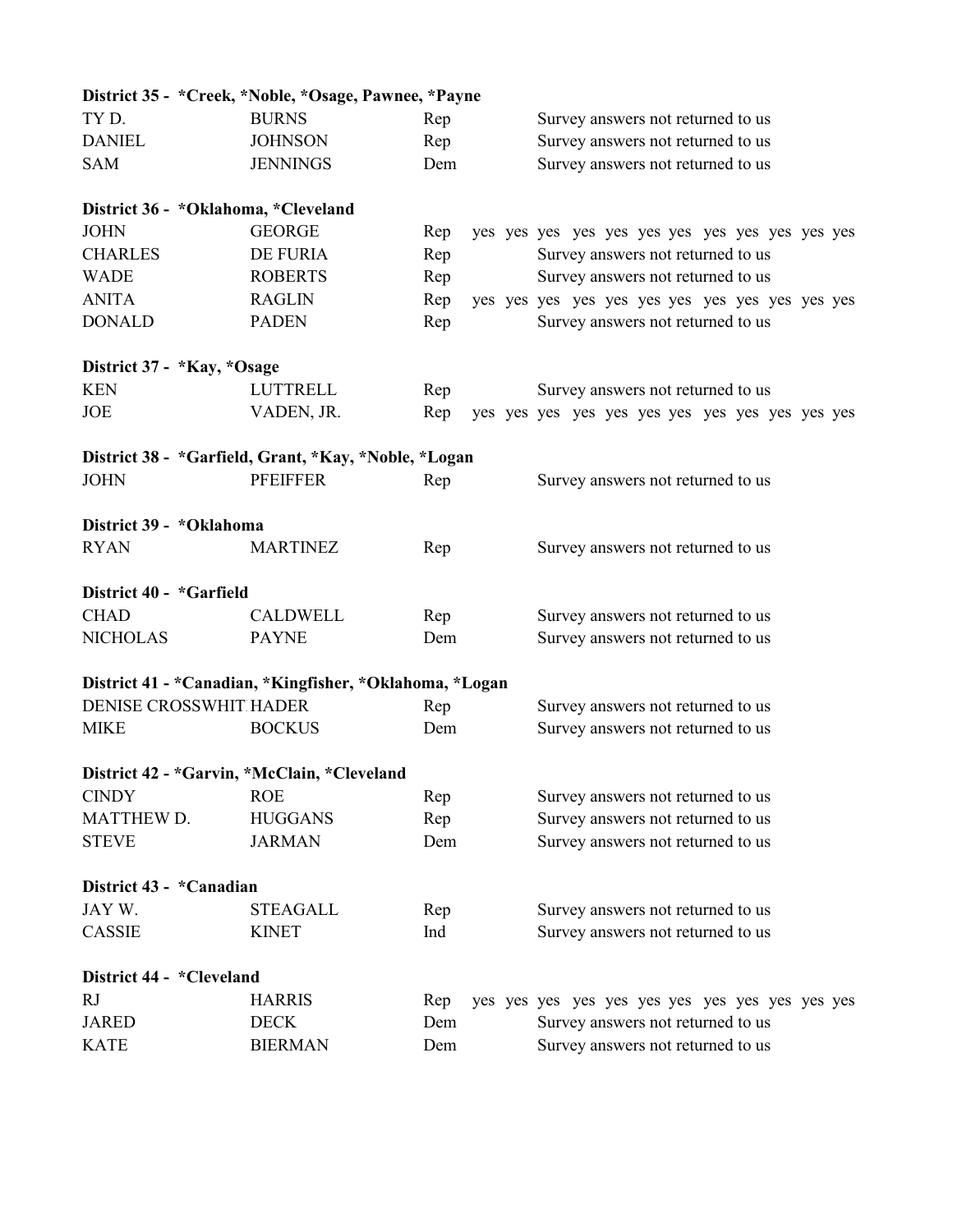| District 45 - *Cleveland                |                                              |     |  |                                            |
|-----------------------------------------|----------------------------------------------|-----|--|--------------------------------------------|
| <b>DAVE</b>                             | <b>SPAULDING</b>                             | Rep |  |                                            |
| <b>TERESA</b>                           | <b>STERLING</b>                              | Rep |  | Survey answers not returned to us          |
| <b>ANNIE</b>                            | <b>MENZ</b>                                  | Dem |  | Survey answers not returned to us          |
| District 46 - *Cleveland                |                                              |     |  |                                            |
| <b>NANCY</b>                            | <b>SANGIRARDI</b>                            | Rep |  |                                            |
| <b>SASSAN</b>                           | <b>MOGHADAM</b>                              | Rep |  | Survey answers not returned to us          |
| <b>KENDRA</b>                           | <b>WESSON</b>                                | Rep |  |                                            |
| <b>JACOB</b>                            | <b>ROSECRANTS</b>                            | Dem |  | Survey answers not returned to us          |
| District 47 - *Canadian                 |                                              |     |  |                                            |
| <b>BRIAN</b>                            | <b>HILL</b>                                  | Rep |  | Survey answers not returned to us          |
| District 48 - *Carter, *Garvin, *Murray |                                              |     |  |                                            |
| <b>APRIL</b>                            | <b>BROWN</b>                                 | Rep |  | Survey answers not returned to us          |
| <b>TAMMY</b>                            | <b>TOWNLEY</b>                               | Rep |  |                                            |
| District 49 - *Carter, Love, *Marshall  |                                              |     |  |                                            |
| <b>JOSH</b>                             | <b>CANTRELL</b>                              | Rep |  | Survey answers not returned to us          |
| <b>RICHARD</b>                          | <b>MILLER</b>                                | Rep |  |                                            |
| District 50 - Jefferson, *Stephens      |                                              |     |  |                                            |
| <b>DEBORAH</b>                          | <b>CAMPBELL</b>                              | Rep |  | Survey answers not returned to us          |
| <b>MARCUS</b>                           | <b>McENTIRE</b>                              | Rep |  | Survey answers not returned to us          |
| <b>JENNIFER</b>                         | <b>SENGSTOCK</b>                             | Rep |  | Survey answers not returned to us          |
| District 51 - *Grady, *Stephens         |                                              |     |  |                                            |
| <b>BRAD</b>                             | <b>BOLES</b>                                 | Rep |  | Survey answers not returned to us          |
|                                         | District 52 - Greer, Harmon, Jackson, *Kiowa |     |  |                                            |
| <b>GERRID</b>                           | <b>KENDRIX</b>                               | Rep |  | Survey answers not returned to us          |
| District 53 - *Cleveland                |                                              |     |  |                                            |
| <b>MARK</b>                             | McBRIDE                                      | Rep |  |                                            |
| <b>KATHREN</b>                          | <b>STEHNO</b>                                | Rep |  | yes yes yes no yes no no no yes no yes yes |
| District 54 - *Cleveland, *Oklahoma     |                                              |     |  |                                            |
| <b>KEVIN</b>                            | <b>WEST</b>                                  | Rep |  | Survey answers not returned to us          |
| District 55 - *Beckham, Washita         |                                              |     |  |                                            |
| <b>JEFF</b>                             | <b>SAWATZKY</b>                              | Rep |  |                                            |
| <b>NICK</b>                             | <b>ARCHER</b>                                | Rep |  | Survey answers not returned to us          |
| <b>TAD</b>                              | <b>BOONE</b>                                 | Rep |  | Survey answers not returned to us          |
| District 56 - *Caddo, *Grady, *Canadian |                                              |     |  |                                            |
| <b>DICK</b>                             | LOWE                                         | Rep |  | Survey answers not returned to us          |
|                                         |                                              |     |  |                                            |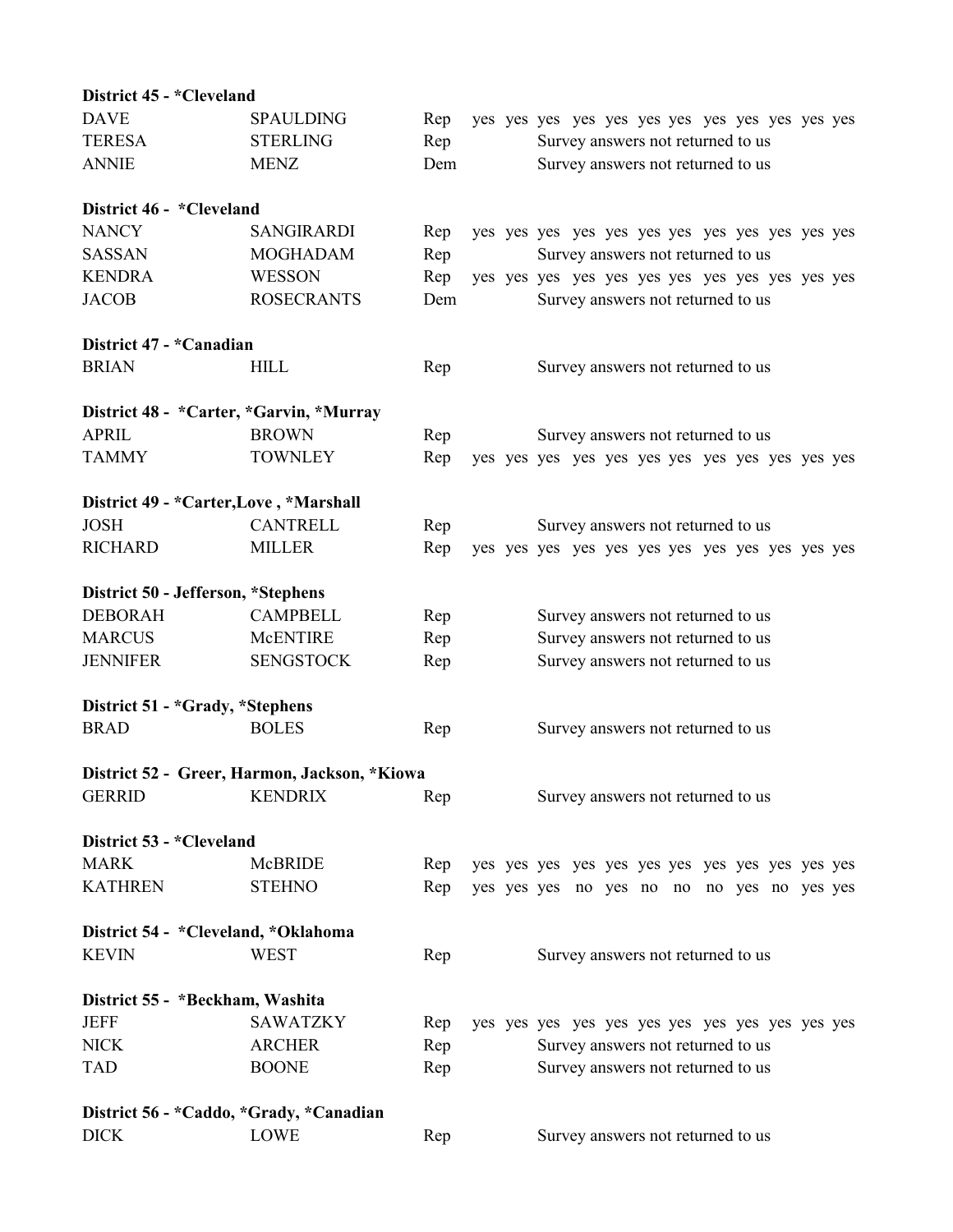|                                | District 57 - *Beckham, Rodger Mills, Custer                    |     |  |  |                                     |  |  |     |
|--------------------------------|-----------------------------------------------------------------|-----|--|--|-------------------------------------|--|--|-----|
| <b>ANTHONY</b>                 | <b>MOORE</b>                                                    | Rep |  |  |                                     |  |  |     |
| <b>KRISTEN</b>                 | <b>KELLEY POISSON</b>                                           | Rep |  |  |                                     |  |  |     |
|                                | District 58 - Alfalfa, Major, Woods, *Woodward, *Garfield       |     |  |  |                                     |  |  |     |
| CARL                           | <b>NEWTON</b>                                                   | Rep |  |  | Survey answers not returned to us   |  |  |     |
|                                | District 59 - *Blaine, Dewey, *Kingfisher, *Woodward, *Garfield |     |  |  |                                     |  |  |     |
| <b>MIKE</b>                    | <b>DOBRINSKI</b>                                                | Rep |  |  | Survey answers not returned to us   |  |  |     |
| District 60 - *Canadian        |                                                                 |     |  |  |                                     |  |  |     |
| <b>RHONDA</b>                  | <b>BAKER</b>                                                    | Rep |  |  |                                     |  |  |     |
| <b>RON</b>                     | <b>LYNCH</b>                                                    | Rep |  |  |                                     |  |  |     |
|                                | District 61 - Beaver, Cimarron, Ellis, Harper, Texas, *Woodward |     |  |  |                                     |  |  |     |
| <b>KENTON</b>                  | <b>PATZKOWSKY</b>                                               | Rep |  |  | Survey answers not returned to us   |  |  |     |
| District 62 - *Comanche        |                                                                 |     |  |  |                                     |  |  |     |
| <b>DANIEL</b>                  | <b>PAE</b>                                                      | Rep |  |  | Survey answers not returned to us   |  |  |     |
|                                | District 63 - *Comanche, Tillman, Cotton, *Kiowa                |     |  |  |                                     |  |  |     |
| <b>TREY</b>                    | <b>CALDWELL</b>                                                 | Rep |  |  | Survey answers not returned to us   |  |  |     |
| SHYKIRA M.                     | <b>SMITH</b>                                                    | Dem |  |  | Survey answers not returned to us   |  |  |     |
| District 64 - *Comanche        |                                                                 |     |  |  |                                     |  |  |     |
| <b>RANDE</b>                   | <b>WORTHEN</b>                                                  | Rep |  |  | Survey answers not returned to us   |  |  |     |
| <b>KYLE EMMETT</b>             | <b>MERAZ</b>                                                    | Dem |  |  | Survey answers not returned to us   |  |  |     |
| ZACHARY A.                     | <b>WALLS</b>                                                    | Ind |  |  | no yes no yes yes yes yes yes yes - |  |  | yes |
|                                | District 65- *Caddo, *Comanche                                  |     |  |  |                                     |  |  |     |
| <b>TONI</b>                    | <b>HASENBECK</b>                                                | Rep |  |  | Survey answers not returned to us   |  |  |     |
|                                | District 66- *Caddo, *Comanche                                  |     |  |  |                                     |  |  |     |
| <b>WAYNE</b>                   | <b>HILL</b>                                                     | Rep |  |  | Survey answers not returned to us   |  |  |     |
| <b>MIKE</b>                    | <b>BURDGE</b>                                                   | Rep |  |  | Survey answers not returned to us   |  |  |     |
| <b>CLAY</b>                    | <b>STAIRES</b>                                                  | Rep |  |  |                                     |  |  |     |
| <b>GABE</b>                    | <b>RENFROW</b>                                                  | Rep |  |  |                                     |  |  |     |
| <b>JAMES DAVID</b>             | <b>RANKIN</b>                                                   |     |  |  |                                     |  |  |     |
| District 67 - *Tulsa           |                                                                 |     |  |  |                                     |  |  |     |
| <b>JEFF</b>                    | <b>BOATMAN</b>                                                  | Rep |  |  | Survey answers not returned to us   |  |  |     |
| District 68 - * Creek, * Tulsa |                                                                 |     |  |  |                                     |  |  |     |
| <b>LONNIE</b>                  | <b>SIMS</b>                                                     | Rep |  |  | Survey answers not returned to us   |  |  |     |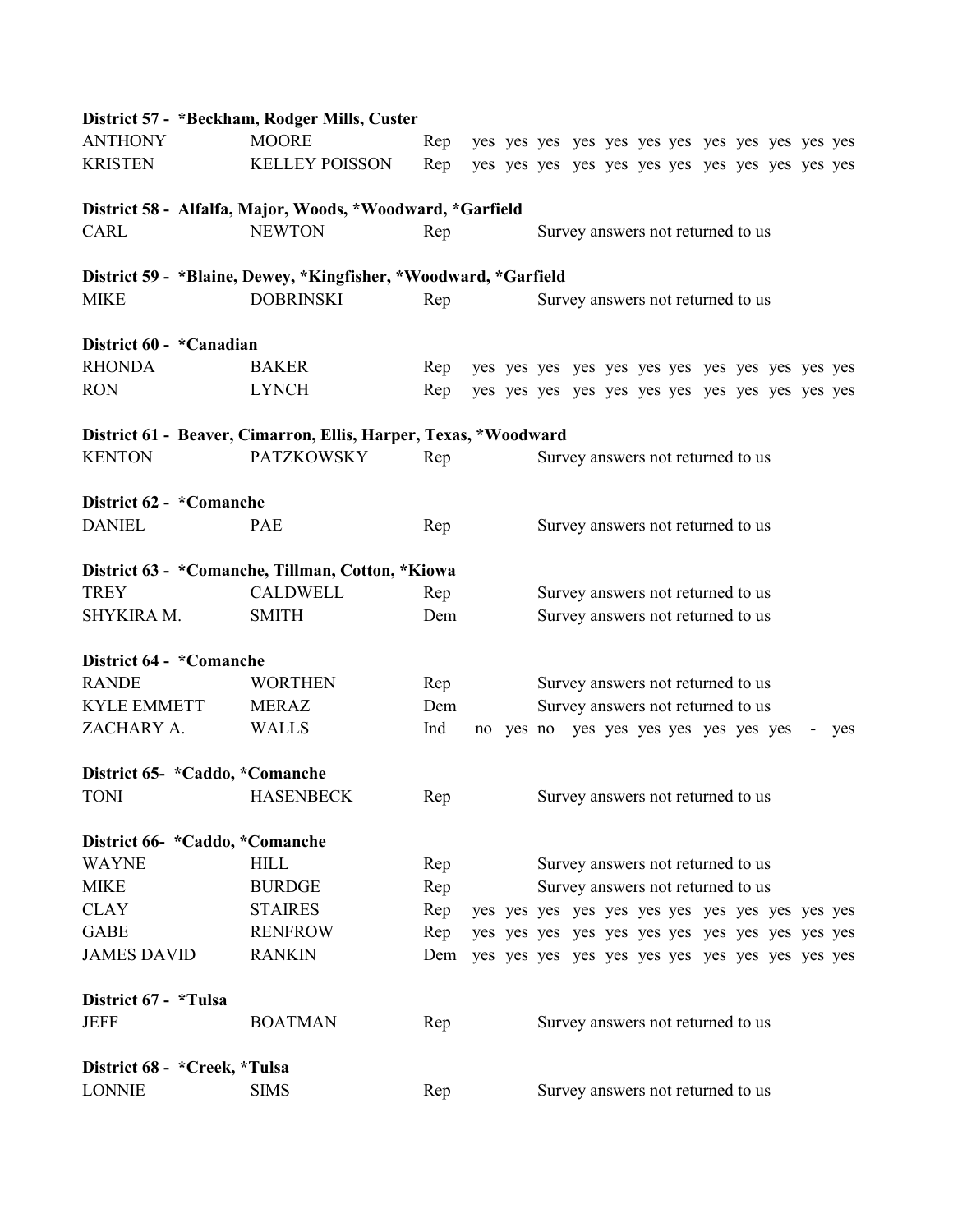| District 69 - *Tulsa          |                   |     |                                   |
|-------------------------------|-------------------|-----|-----------------------------------|
| <b>MARK</b>                   | <b>TEDFORD</b>    | Rep | Survey answers not returned to us |
| District 70 - *Tulsa          |                   |     |                                   |
| <b>BRAD</b>                   | <b>BANKS</b>      | Rep |                                   |
| <b>SUZANNE E.</b>             | <b>SCHREIBER</b>  | Dem | Survey answers not returned to us |
| District 71 - *Tulsa          |                   |     |                                   |
| <b>MIKE</b>                   | <b>MASTERS</b>    | Rep | Survey answers not returned to us |
| <b>AMANDA</b>                 | <b>SWOPE</b>      | Dem | Survey answers not returned to us |
| District 72 - *Tulsa          |                   |     |                                   |
| <b>MONROE</b>                 | <b>NICHOLS</b>    | Dem | Survey answers not returned to us |
| District 73 - *Osage, *Tulsa  |                   |     |                                   |
| <b>REGINA</b>                 | <b>GOODWIN</b>    | Dem | Survey answers not returned to us |
| District 74 - *Rogers, *Tulsa |                   |     |                                   |
| <b>MARK</b>                   | <b>VANCUREN</b>   | Rep | Survey answers not returned to us |
| District 75 - *Tulsa          |                   |     |                                   |
| T.J.                          | <b>MARTI</b>      | Rep | Survey answers not returned to us |
| District 76 - *Tulsa          |                   |     |                                   |
| <b>ROSS</b>                   | <b>FORD</b>       | Rep | Survey answers not returned to us |
| <b>TIMOTHY</b>                | <b>BROOKS</b>     | Rep |                                   |
| District 77 - *Rogers, *Tulsa |                   |     |                                   |
| <b>JOHN</b>                   | <b>WALDRON</b>    | Dem | Survey answers not returned to us |
| District 78 - *Tulsa          |                   |     |                                   |
| <b>MELOYDE</b>                | <b>BLANCETT</b>   | Dem | Survey answers not returned to us |
| District 79 - *Tulsa          |                   |     |                                   |
| <b>PAUL</b>                   | <b>HASSINK</b>    | Rep |                                   |
| <b>KAREN</b>                  | <b>GILBERT</b>    | Rep |                                   |
| <b>STAN</b>                   | <b>STEVENS</b>    | Rep |                                   |
| <b>MELISSA</b>                | <b>PROVENZANO</b> | Dem | Survey answers not returned to us |
| District 80 - *Tulsa          |                   |     |                                   |
| <b>STAN</b>                   | <b>MAY</b>        | Rep | Survey answers not returned to us |
| District 81 - *Oklahoma       |                   |     |                                   |
| <b>MIKE</b>                   | <b>OSBURN</b>     | Rep | Survey answers not returned to us |
| District 82 - *Oklahoma       |                   |     |                                   |
| <b>NICOLE</b>                 | <b>MILLER</b>     | Rep | Survey answers not returned to us |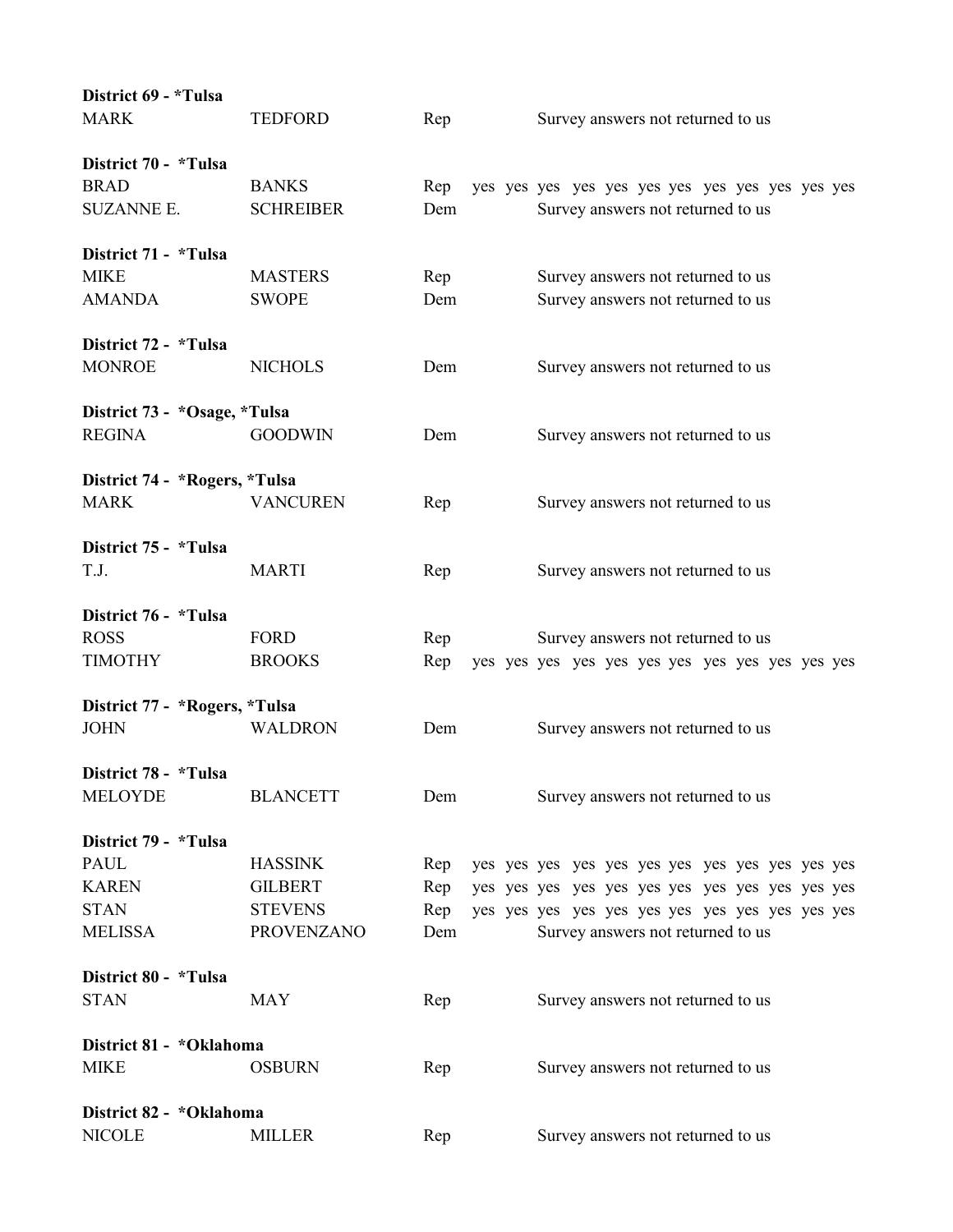| District 83 - *Oklahoma               |                                                   |      |                                   |
|---------------------------------------|---------------------------------------------------|------|-----------------------------------|
| <b>ERIC</b>                           | <b>ROBERTS</b>                                    | Rep  | Survey answers not returned to us |
| <b>GREG</b>                           | <b>CLYDE</b>                                      | Dem  | Survey answers not returned to us |
| District 84 - *Oklahoma               |                                                   |      |                                   |
| <b>TAMMY</b>                          | WEST                                              | Rep  |                                   |
| <b>JEREMY</b>                         | <b>LAMB</b>                                       | Dem  | Survey answers not returned to us |
| District 85 - *Oklahoma               |                                                   |      |                                   |
| <b>DONNA</b>                          | RICE-JOHNSON                                      | Rep  |                                   |
| <b>CYNDI</b>                          | <b>MUNSON</b>                                     | Dem  | Survey answers not returned to us |
|                                       | District 86 - Adair, *Cherokee, *Delaware, *Mayes |      |                                   |
| <b>DAVID</b>                          | <b>HARDIN</b>                                     | Rep  | Survey answers not returned to us |
| District 87 - *Oklahoma               |                                                   |      |                                   |
| <b>VALERIE K.</b>                     | <b>WALKER</b>                                     | Rep  | Survey answers not returned to us |
| <b>SCOTT</b>                          | <b>ESK</b>                                        | Rep  | Survey answers not returned to us |
| <b>GLORIA A.</b>                      | <b>BANISTER</b>                                   | Rep  | Survey answers not returned to us |
| <b>ELLYN</b>                          | <b>HEFNER</b>                                     | Dem  | Survey answers not returned to us |
| District 88 - *Oklahoma               |                                                   |      |                                   |
| JOE                                   | <b>LEWIS</b>                                      | Dem  | Survey answers not returned to us |
| <b>MAUREE</b>                         | <b>TURNER</b>                                     | Dem  | Survey answers not returned to us |
| JED                                   | <b>GREEN</b>                                      | Ind. | Survey answers not returned to us |
| District 89 - *Oklahoma               |                                                   |      |                                   |
| <b>ARTURO</b>                         | <b>ALONSO</b>                                     | Dem  | Survey answers not returned to us |
| <b>CHRIS</b>                          | <b>BRYANT</b>                                     | Dem  | Survey answers not returned to us |
| <b>CRISTIAN</b>                       | ZAPATA                                            | Dem  | Survey answers not returned to us |
| District 90 - * Cleveland, * Oklahoma |                                                   |      |                                   |
| <b>JON</b>                            | <b>ECHOLS</b>                                     | Rep  | Survey answers not returned to us |
| <b>NANA ABRAM</b>                     | <b>DANKWA</b>                                     | Dem  | Survey answers not returned to us |
| <b>EMILLEO</b>                        | <b>STOKES</b>                                     | Dem  | Survey answers not returned to us |
| District 91 - *Cleveland              |                                                   |      |                                   |
| <b>CHRIS</b>                          | <b>KANNADY</b>                                    | Rep  | Survey answers not returned to us |
| District 92 - *Oklahoma               |                                                   |      |                                   |
| <b>FORREST</b>                        | <b>BENNETT</b>                                    | Dem  | Survey answers not returned to us |
| District 93 - *Oklahoma               |                                                   |      |                                   |
| <b>MICKEY</b>                         | <b>DOLLENS</b>                                    | Dem  | Survey answers not returned to us |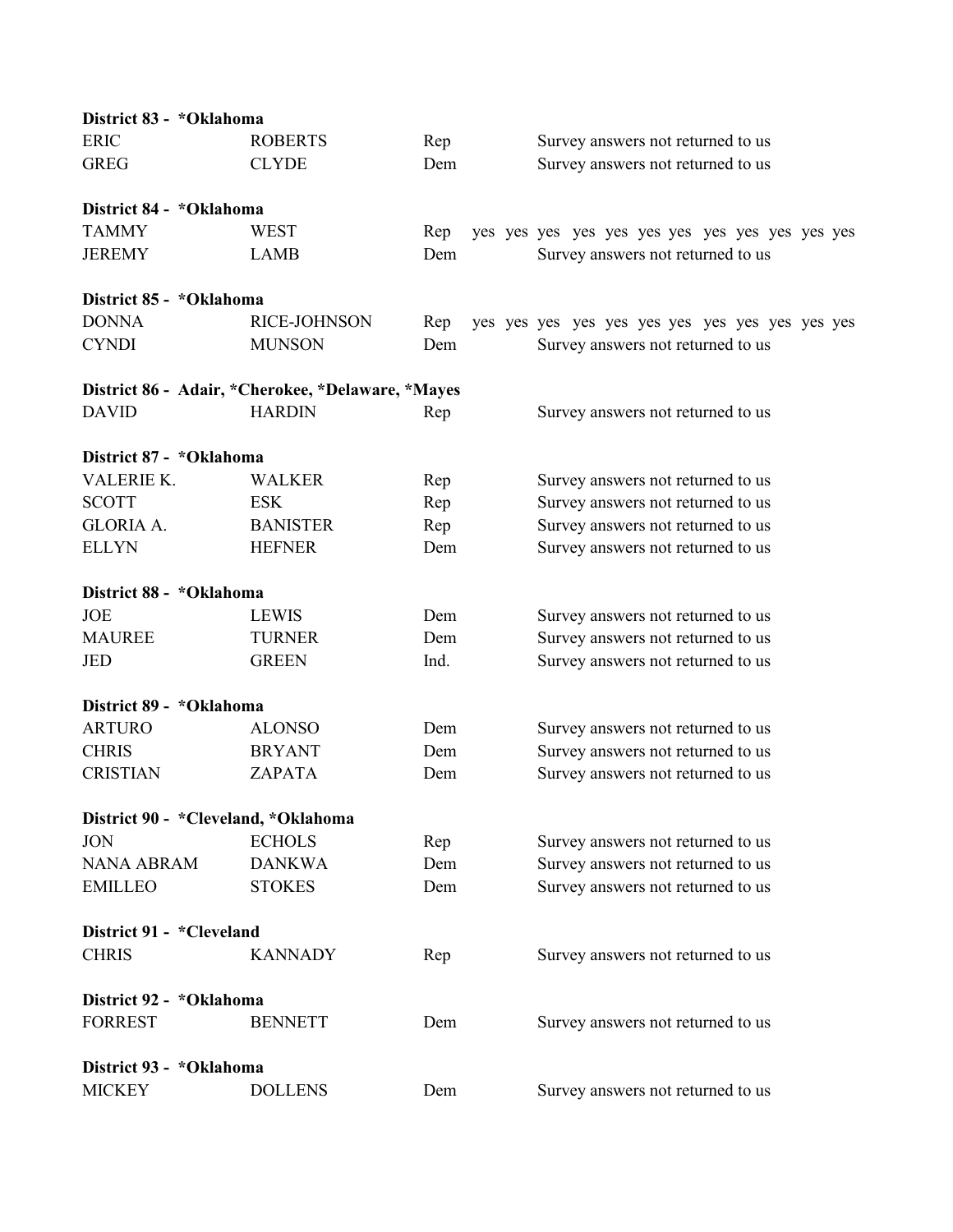| District 94 - *Oklahoma |                                     |     |                                   |
|-------------------------|-------------------------------------|-----|-----------------------------------|
| <b>ANDY</b>             | <b>FUGATE</b>                       | Dem | Survey answers not returned to us |
|                         | District 95 - *Oklahoma, *Cleveland |     |                                   |
| <b>MAX</b>              | <b>WOLFLEY</b>                      | Rep |                                   |
| <b>TEGAN</b>            | <b>MALONE</b>                       | Dem | Survey answers not returned to us |
| District 96 - *Oklahoma |                                     |     |                                   |
| <b>PRESTON</b>          | <b>STINSON</b>                      | Rep | Survey answers not returned to us |
| District 97 - *Oklahoma |                                     |     |                                   |
| <b>LISA</b>             | <b>JANLOO</b>                       | Rep | Survey answers not returned to us |
| <b>JASON</b>            | <b>LOWE</b>                         | Dem | Survey answers not returned to us |
|                         | District 98 - *Tulsa, *Wagoner      |     |                                   |
| <b>DEAN</b>             | <b>DAVIS</b>                        | Rep | Survey answers not returned to us |
| District 99 - *Oklahoma |                                     |     |                                   |
| <b>AJAY</b>             | <b>PITTMAN</b>                      | Dem | Survey answers not returned to us |
|                         | District 100 - *Oklahoma            |     |                                   |
| <b>MARILYN</b>          | <b>STARK</b>                        | Rep | Survey answers not returned to us |
| <b>CHAUNTÉ</b>          | <b>GILMORE</b>                      | Dem | Survey answers not returned to us |
|                         | District 101 - *Oklahoma            |     |                                   |
| <b>ROBERT</b>           | <b>MANGER</b>                       | Rep |                                   |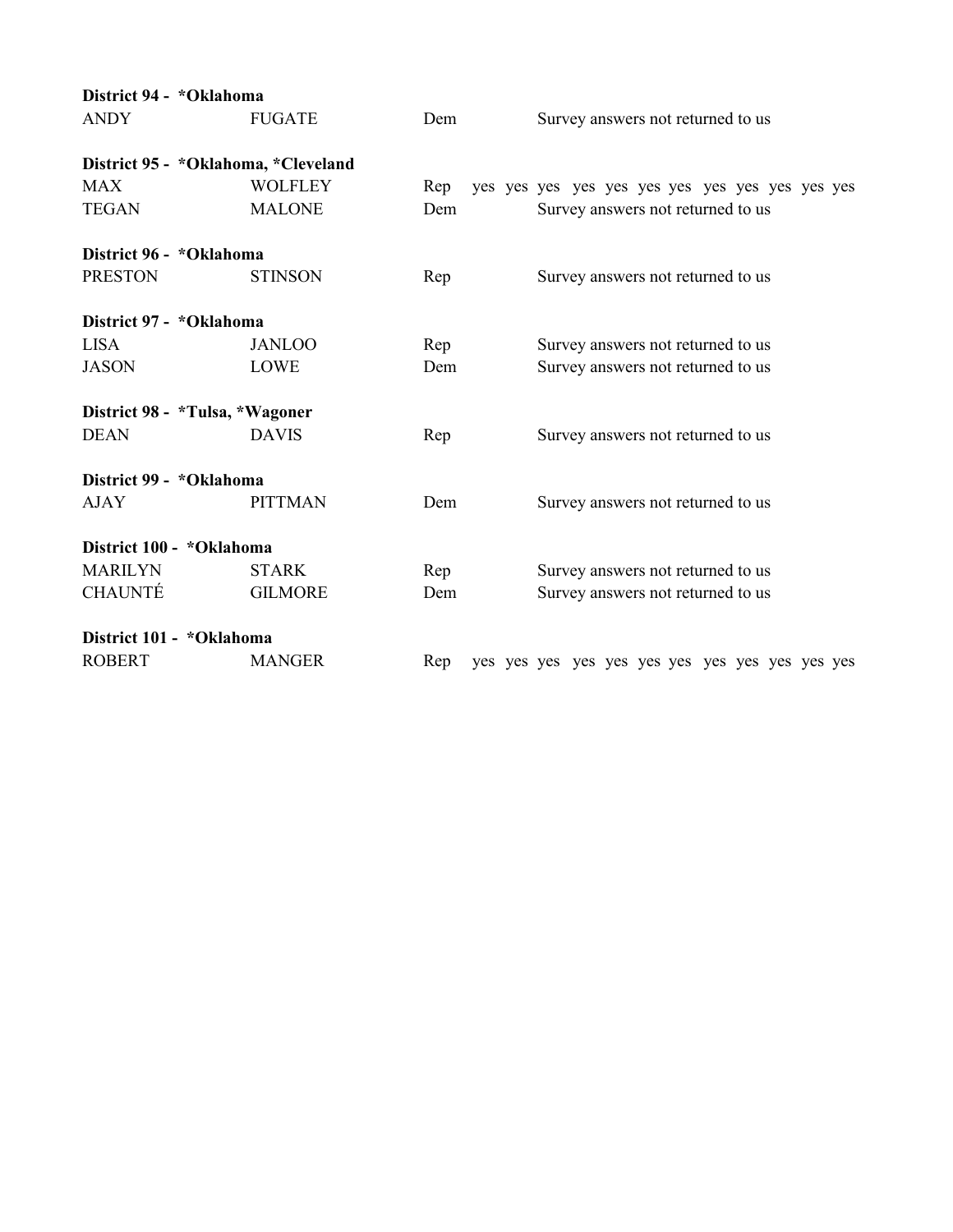## *Congressional Candidate Survey*

In anticipation of the Primary Election on Tuesday, June 28, 2022, National Right to Life surveyed candidates for the two U.S. Senate seats and the five U.S. House of Representatives seats regarding various types of federal pro-life legislation. The initials after a candidate's name represent party affiliation.

#### **U.S. Senate (current James Lankford seat)**

| Rep | 100% pro-life voting record in Congress |
|-----|-----------------------------------------|
| Rep | Did not answer and return survey        |
| Rep | Did not answer and return survey        |
| Dem | Did not answer and return survey        |
| Dem | Did not answer and return survey        |
| Dem | Did not answer and return survey        |
| Dem | Did not answer and return survey        |
| Dem | Did not answer and return survey        |
| Dem | Did not answer and return survey        |
|     |                                         |

#### **U.S. Senate (current Jim Inhofe seat)**

| Michael Coibion        | Rep | Did not answer and return survey        |
|------------------------|-----|-----------------------------------------|
| Nathan Dahm            | Rep | Did not answer and return survey        |
| Alex Gray              | Rep | Did not answer and return survey        |
| <b>Randry Grellner</b> | Rep | Did not answer and return survey        |
| Luke Holland           | Rep | Did not answer and return survey        |
| Adam Holley            | Rep | Pro-life answers on survey              |
| Laura Moreno           | Rep | Did not answer and return survey        |
| Markwayne Mullin       | Rep | Pro-life answers on survey and          |
|                        |     | 100% pro-life voting record in Congress |
| <b>Scott Pruitt</b>    | Rep | Did not answer and return survey        |
| Paul Roise             | Rep | Did not answer and return survey        |
| T.W. Shannon           | Rep | Did not answer and return survey        |
| John Tompkins          | Rep | Did not answer and return survey        |
| Kendra Horn            | Dem | Did not answer and return survey        |
|                        |     |                                         |

#### **U.S. Representative, District 1**

| Rep. Kevin Hern | Rep | 100% pro-life voting record in Congress |
|-----------------|-----|-----------------------------------------|
| Adam Martin     | Dem | Did not answer and return survey        |